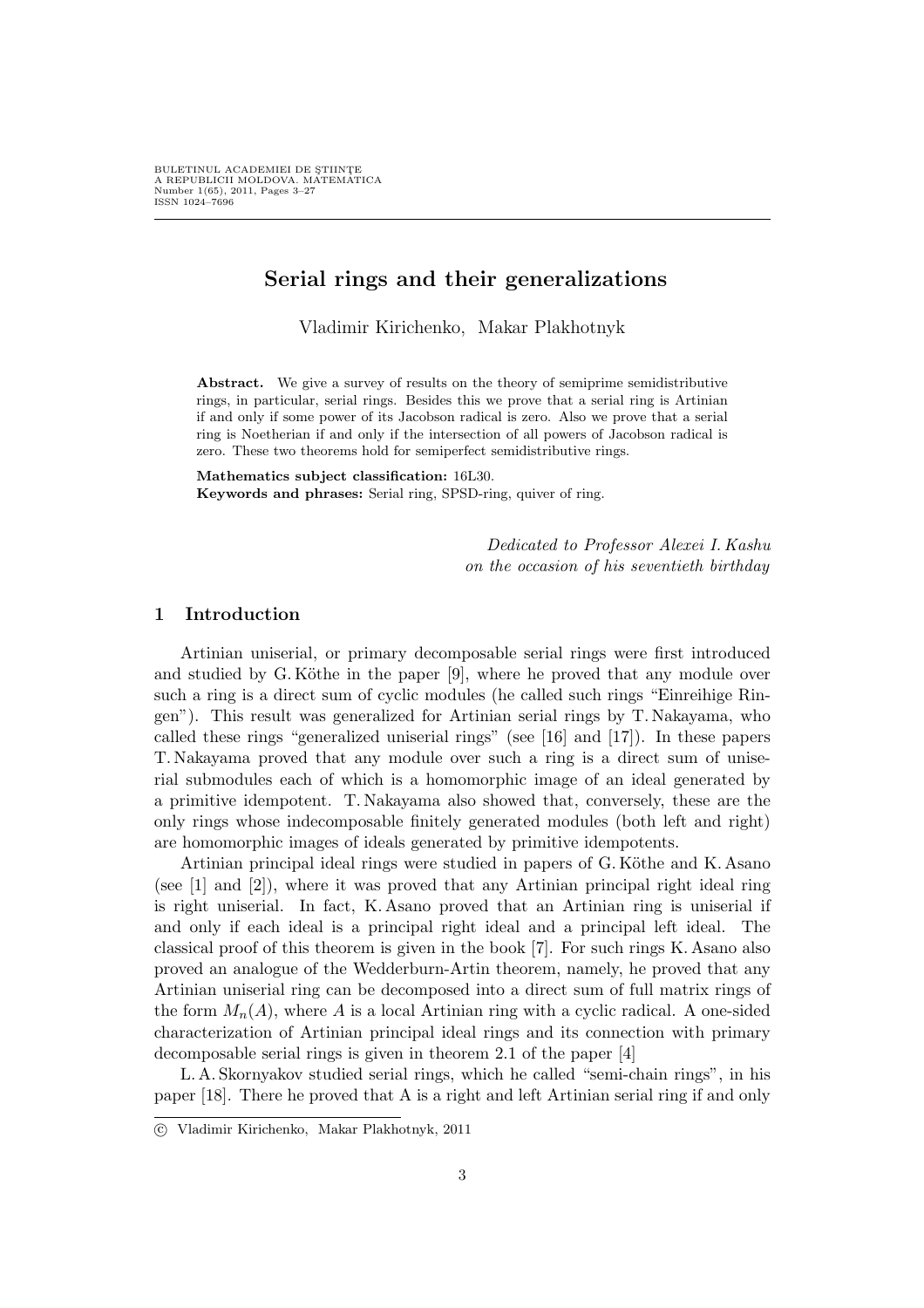if every left A-module is a direct sum of uniserial modules. His result generalizes a theorem proved by K. R. Fuller (see  $[5]$ ), to the effect that if each left module over a ring A is a direct sum of uniserial modules, then A is a serial left Artinian ring.

The first serial non-Artinian rings were studied and described by R. B.Warfield and V. V. Kirichenko. In particular, they gave a full description of the structure of serial Noetherian rings. We follow the papers [12] and [10], where the technique of quivers was used systematically.

It is well known that many important classes of rings are naturally characterized by the properties of modules over them. As examples, we mention semisimple Artinian rings, uniserial rings, semiprime hereditary semiperfect rings and semidistributive rings.

There is the following chain of strict inclusions:

semisimple Artinian rings ⊂ generalized uniserial rings ⊂ serial rings ⊂ semidistributive rings.

In this chain the first three classes of rings are semiperfect. The example of the ring of integers Z shows that a distributive ring is not necessarily semiperfect.

The reduction theorem for SPSD-rings and decomposition theorem for semiprime right Noetherian SPSD-rings were proved in the paper [14].

Quivers and prime quivers of SPSD-rings were studied in [13].

A semilocal ring  $A$  is called **semiperfect** if idempotents of the ring  $A$  can be lifted modulo R.

Semiperfect rings were introduced by H. Bass in 1960.

To understand the definition of a semilocal ring we need some additional definitions and propositions.

A nonzero ring A is called local if it has the unique maximal right ideal.

The intersection of all maximal right ideals of a ring  $A$  is called the **Jacobson** radical of A. The Jacobson radical is denoted  $R = rad A$ .

The following theorem contains the list of properties which are equivalent for any local ring.

**Theorem 1.1.** The following properties of a ring  $A$  with the Jacobson radical  $R$  are equivalent:

1. A is local;

2. R is the unique maximal right ideal in A;

3. all non-invertible elements of A form a proper ideal;

4. R is the set of all non-invertible elements of  $A$ ;

5. the quotient ring  $A/R$  is a division ring.

**Proposition 1.2.** Let  $e^2 = e \in A$ . Then rad(eAe) = eRe, where R is the radical of A.

Recall that a module  $M$  is called distributive if for any submodules  $K, L, N$ 

 $K \cap (L+N) = K \cap L + K \cap N.$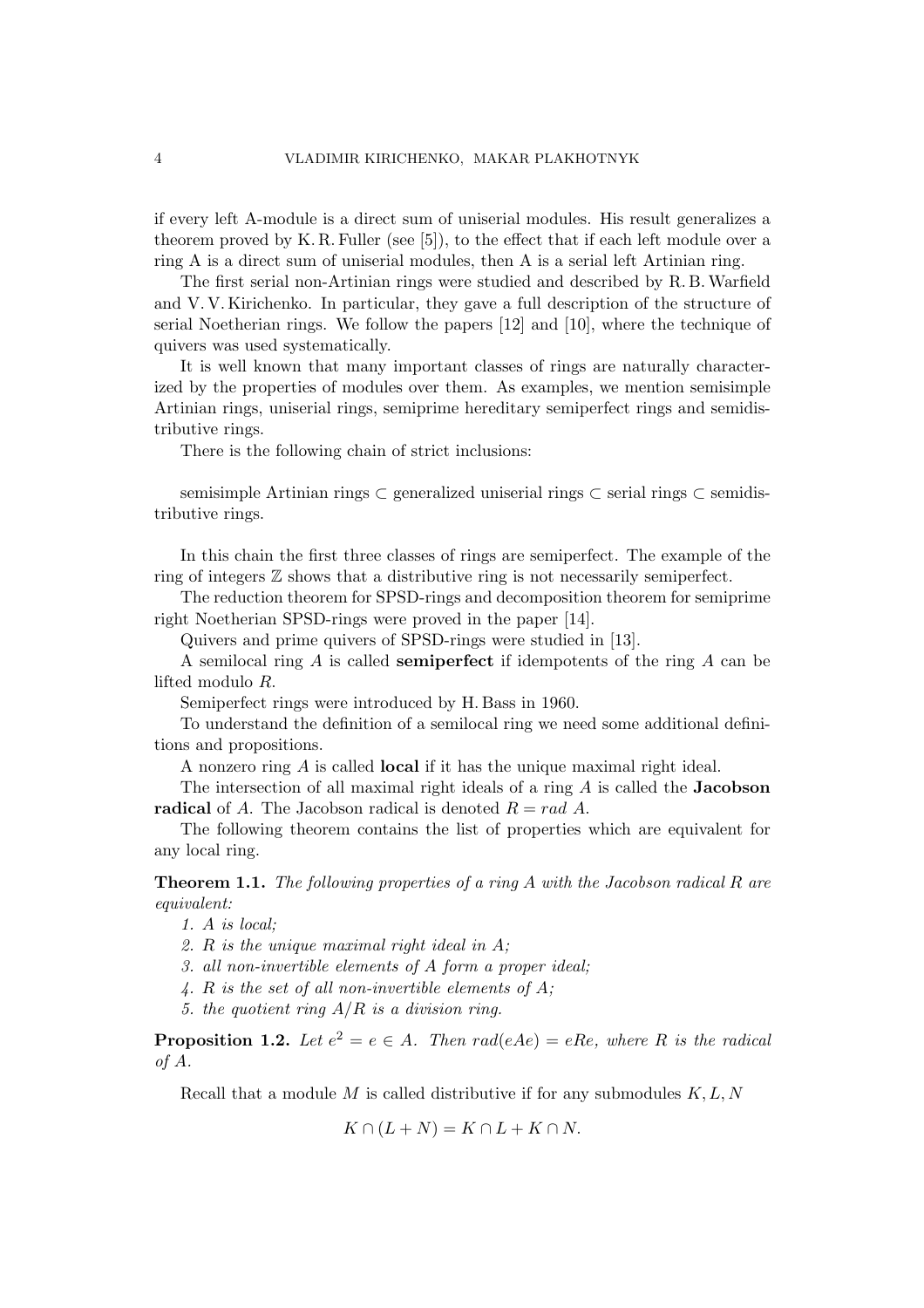Clearly, a submodule and a quotient module of a distributive module are distributive. A module is called semidistributive if it is a direct sum of distributive modules. A ring  $A$  is called **right (left) semidistributive** if the right (left) regular module  $A_A(A)$  is semidistributive. A right and left semidistributive ring is called semidistributive.

Obviously, every uniserial module is a distributive module and every serial module is a semidistributive module.

**Example 1.1.** Let  $S = \{\alpha_1, \dots, \alpha_n\}$  be a finite poset with ordering relation  $\leq a_n d$ let D be a division ring. Denote by  $A(S, D)$  the following subring of  $M_n(D)$ :

$$
A(S, D) = \left\{ \sum_{\alpha_i \leq \alpha_j} d_{ij} e_{ij} | d_{ij} \in D \right\}.
$$

It is not difficult to check that  $A(S, D)$  is a semidistributive Artinian ring. In particular, the hereditary semidistributive ring

$$
A_3 = \left\{ \left( \begin{array}{ccc} d_{11} & d_{12} & d_{13} \\ 0 & d_{22} & 0 \\ 0 & 0 & d_{33} \end{array} \right) \mid d_{ij} \in D \right\}
$$

is of the form:

$$
A_3=A(P_3,\,D),
$$

where  $P_3$  is the poset with the diagram



It is also clear that  $A_3$  is a semidistributive ring which is left serial, but not right serial.

**Proposition 1.3.** Let M be an A-module. Then M is a distributive module if and only if all submodules of M with two generators are distributive modules.

Proof. Suppose that all two-generated submodules of M are distributive modules. Let  $K, L, N$  be submodules of M and  $k = l + n \in K \cap (L + M); l \in L, n \in N$ . Obviously,  $kA \subset lA + nA$  and  $KA = kA \cap (lA + nA) = KA \cap lA + kA \cap nA$ . Therefore,  $k \in K \cap L + K \cap N$ , i.e.  $K \cap (L + N) \subseteq K \cap L + K \cap N$ . The inclusion  $K \cap L + K \cap N \subseteq K \cap (L + N)$  is always valid.  $\Box$ 

**Lemma 1.4.** Let M be a distributive module over a ring A. Then for any  $m, n \in M$ there exist  $a, b \in A$  such that  $1 = a + b$  and  $maA + nbA \subset mA \cap nA$ .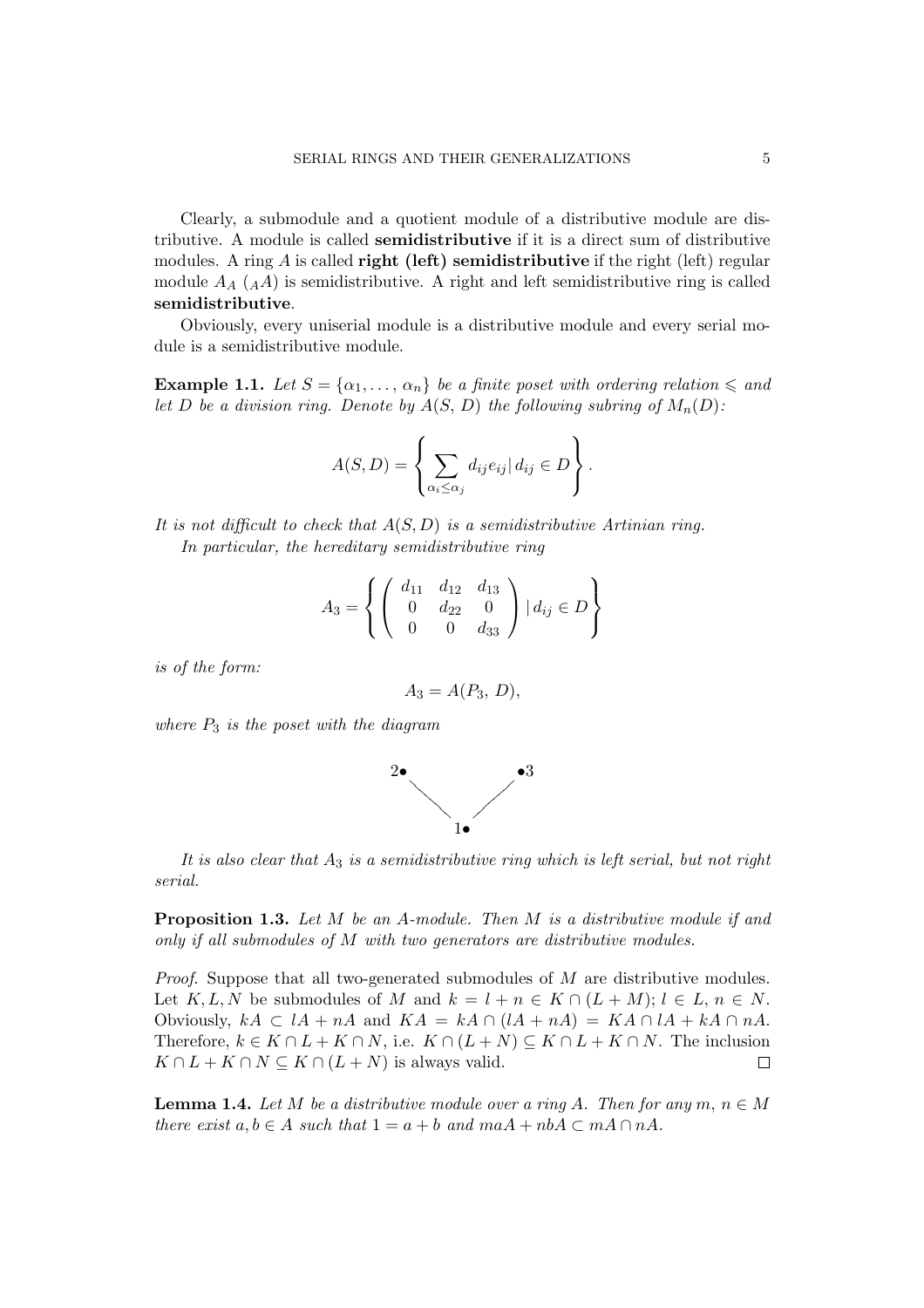*Proof.* Write  $t = m + n$  and  $H = mA \cap nA$ . Obviously,  $tA \subseteq mA + nA$  and  $Ta \cap (mA + nA) = tA = (tA + mA) \cap (tA + nA)$ . So there exist  $b, d \in A$  such that  $tb \in mA$ ,  $td \in nA$  and  $t = tb+td$ . Then  $nb = tb-mb \in H$  and  $md = td-nd \in H$ . Let  $a = 1-b$  and  $q = 1-b-d$ . He have  $tq = t-tb-td = 0$  and  $nq = tq-mq = -mq \in H$ . So  $ma = md + mg \in H$  and  $maA + nbA \subseteq mA \cap nA$ . П

**Lemma 1.5.** Let  $M$  be an  $A$ -module. Then  $M$  is a distributive module if and only if for any  $m, n \in M$  there exist four elements a, b, c, d of A such that  $1 = a + b$  and  $ma = nc$ ,  $nb = md$ .

*Proof.* Necessity follows from Lemma 1.4. Conversely, let  $k \in K \cap (L+N)$ , where K, L, N are submodules of M. Then  $k = m + n$ , where  $m \in L$  and  $n \in N$ . By assumption there exist  $a, b \in A$  such that  $1 = a+b$  and  $ma \in mA \cap A$ ,  $nb \in mA \cap A$ . Consequently,  $ka = ma + na \in kA \cap nA$  and  $kb = mb + nb \in kA \cap mA$ . Therefore,  $k = ka + kb \in (kA \cap nA) + (kA \cap mA) \subset K \cap L + K \cap N$ , i.e.,  $K \cap (L + N) =$  $K \cap L + K \cap N$ .  $\Box$ 

Let M be an A-module. Given two elements  $m, n \in M$  we set

$$
(m:n) = \{a \in A | na \in mA\}.
$$

**Theorem 1.6 (W. Stephenson).** A module M is distributive if and only if

$$
(m:n)+(n:m)=A\\
$$

for all  $m, n \in M$ .

Proof. This immediately follows from Lemma 1.5.

A module  $M$  has the **square-free socle** if its socle contains at most one copy of each simple module.

**Theorem 1.7 (V. Camillo).** Let  $M$  be an A-module. Then  $M$  is a distributive module if and only if  $M/N$  has the square-free socle for every submodule N.

Proof. Necessity. Every quotient and submodule of a distributive module are distributive, so that if  $M/N$  contains a submodule of the form  $U \oplus U$ , then M is not a distributive module. Simply because  $U \oplus U$  is not a distributive module. Indeed, for the diagonal  $D(U \oplus U) = \{(u, u)|n \in U\}$  of  $U \oplus U$  we have  $D(U) \cap (U \oplus U) = D(U)$ and  $D(U) \cap (U \oplus 0) = 0$  and  $D(U) \cap (0 \oplus U) = 0$ .

Conversely. Let  $m, n \in M$ . We show that  $(m:n) + (n:m) = A$ . Let K be a maximal right ideal of A and  $U = A/K$ . Consider the quotient module  $mA +$  $nA/mK + nK$ . The socle of  $mA + nA/mK + nK$  doesn't contain  $U \oplus U$  if one of the following conditions holds:

(1)  $m \in nA + mK + nK = nA + mK;$ 

(2)  $m \in nA + mK + nK = nA + mK;$ 

In the case (1) we have  $m = na+nK$  or  $m(1 \oplus k) = na$ . So  $(1 \oplus k) \in (n : m)$ . Since  $(1 \oplus k) \notin K$ , we have  $(n : m) \nsubseteq K$ . In the case (2) analogously  $(m : n) \nsubseteq K$ .  $\Box$ 

 $\Box$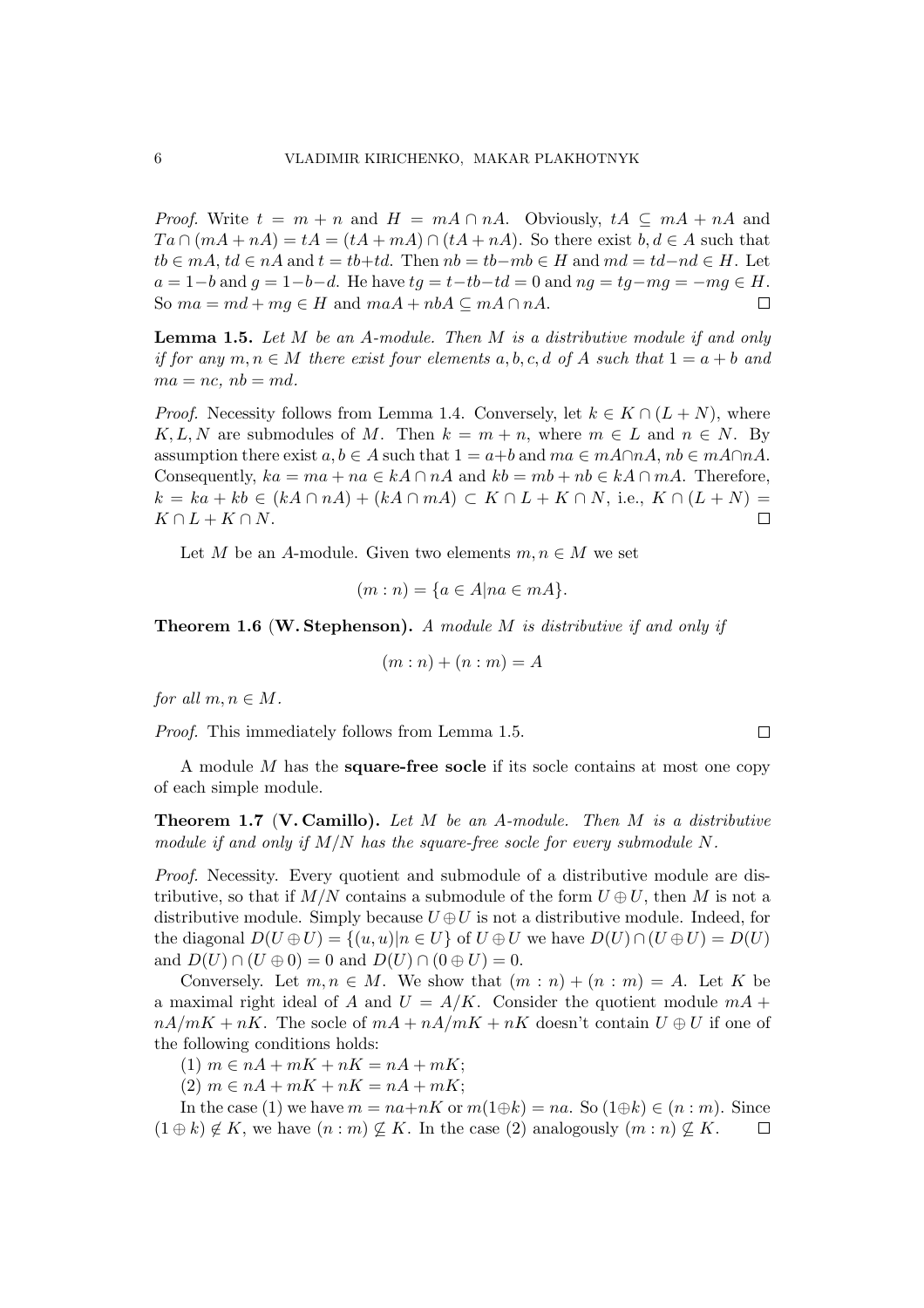Proof. It is sufficient to show that each indecomposable projective A-module  $P = eA$  is Artinian (e is a nonzero idempotent of A). Let m be the minimal natural number with  $PR^m = 0$ . Since the module P is distributive, by Theorem 1.7, the quotient module  $PR^{i}/PR^{i+1}$  decomposes into a finite direct sum of simple modules  $(i = 1, \ldots, m - 1)$ . Thus, the module P possesses a composition series and the module  $P$  is Artinian.  $\Box$ 

We write **SPSDR-ring** (SPSDL-ring) for a semiperfect right (left) semidistributive ring and SPSD-ring for a semiperfect semidistributive ring.

**Theorem 1.9 (A. Tuganbaev).** A semiperfect ring A is right (left) semidistributive if and only if for any local idempotents e and f of the ring A the set eAf is a uniserial right  $fA f$ -module (uniserial left eAe-module) ([6], Theorem 14.2.1).

# 2 Q-lemma and Annihilation lemma

Recall the definition of the Gabriel quiver for a finite dimensional algebra A over a field k. We can restrict ourselves to basic split algebras. (An algebra A is called basic if  $A/R$  is isomorphic to a product of division algebras, where R is the Jacobson radical of A. An algebra A over a field k is called split if  $A/R \simeq$  $M_{n_1}(k) \times M_{n_2}(k) \times \ldots \times M_{n_s}(k)$ .) All algebras over algebraically closed fields are split.

Let  $P_1, \ldots, P_s$  be all pairwise nonisomorphic principal right A-modules. Write  $R_i = P_i R$   $(i = 1, ..., s)$  and  $W_i = R_i/R_i R$ . Since  $W_i$  is a semisimple module,  $W_i =$  $\overline{\mathcal{L}}$  $j=1$  $\overline{U}_i^{t_{ij}}$  $j^{i_{ij}}$ , where  $U_j = P_j/R_j$  are simple modules. It is equivalent to the

isomorphism  $P(R_i) \simeq$  $\tilde{\mathcal{L}}$  $j=1$  $P_i^{t_{ij}}$  $j^{i_{ij}}$ . To each module  $P_i$  assign a point i in the plane and join the point i with the point j by  $t_{ij}$  arrows. The so constructed graph is called the quiver of A in the sense of P.Gabriel and denoted by  $Q(A)$ .

A semiperfect ring A is called reduced if its quotient ring by the Jacobson radical R is a direct sum of division rings.

Let A be a semiperfect ring such that  $A/R^2$  is a right Artinian ring. The quiver of the ring  $A/R^2$  is called the **quiver** of the ring A and is denoted by  $Q(A)$ .

**Theorem 2.1.** Let A be an arbitrary ring with an idempotent  $e^2 = e \in A$ . Set  $f = 1 - e$ ,  $eAf = X$ ,  $fAe = Y$ , and let

$$
A = \left(\begin{array}{cc} eAe & X \\ Y & fAf \end{array}\right)
$$

be the corresponding two-sided Peirce decomposition of the ring A. Then the ring A is right Noetherian (Artinian) if and only if the rings eAe and fAf are right Noetherian (Artinian),  $X$  is a finitely generated  $fA f$ -module and Y is a finitely generated eAe-module.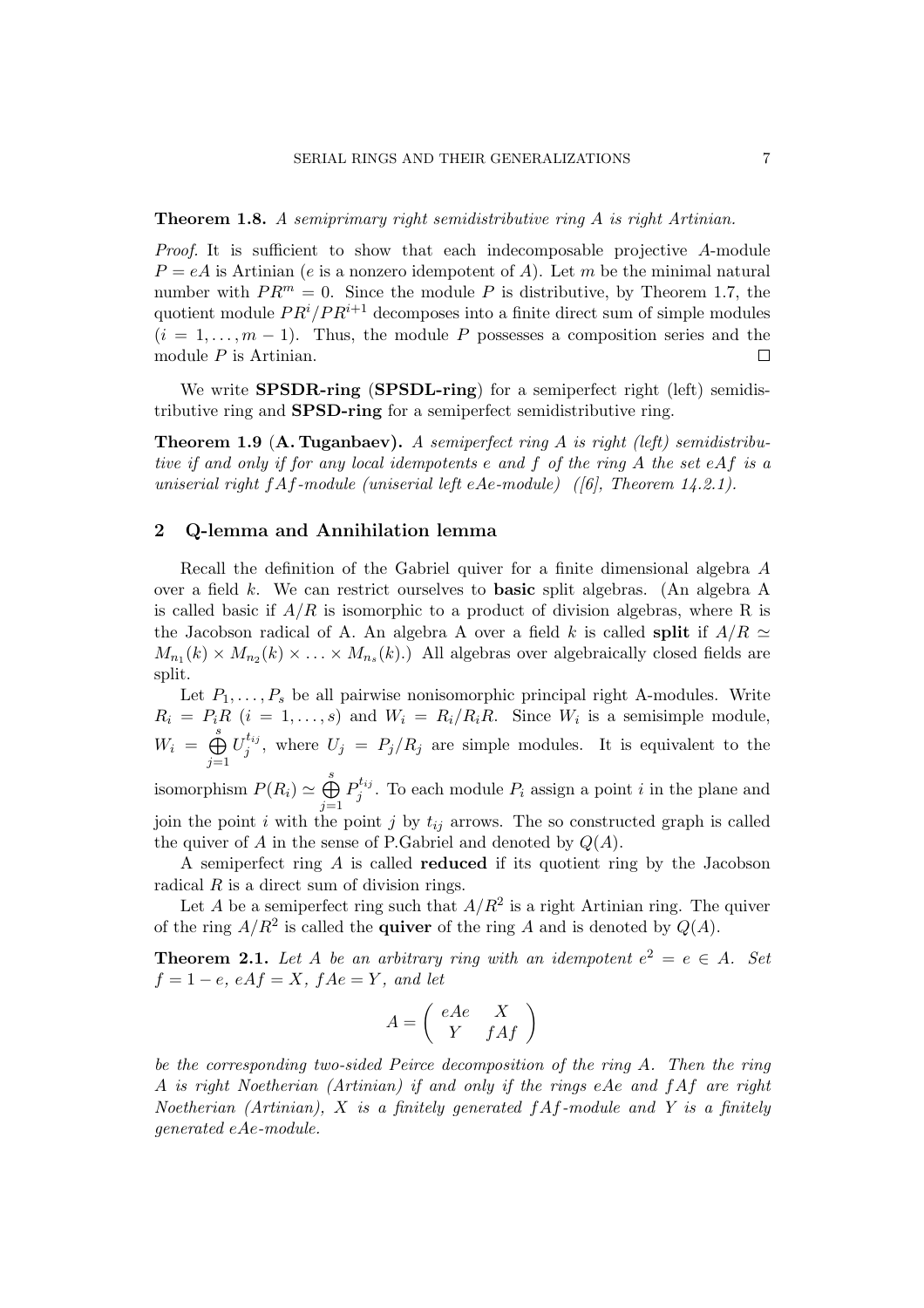For further reasonings we will need the following proposition.

**Proposition 2.2.** Let A be a ring. For an A-module P the following statements are equivalent:

- 1)  $P$  is projective;
- 2) every short exact sequence  $0 \to N \to M \to P \to 0$  splits;
- 3) P is a direct summand of a free A-module F.

Let  $A_A = P_1^{n_1} \oplus \ldots \oplus P_s^{n_s}$  be the decomposition of a semiperfect ring A into a direct sum of principal right A-modules and let  $1 = f_1 + \ldots + f_s$  be the corresponding decomposition of the identity of A into a sum of pairwise orthogonal idempotents, i.e.,  $f_iA = P_i^{n_i}$  . Then  $_AA = Af_1 \oplus \ldots \oplus Af_s = Q_1^{n_1} \oplus \ldots \oplus Q_s^{n_s}$  is the decomposition of the semiperfect ring A into a direct sum of principal left A-modules, i.e.  $A f_i = Q_i^{n_i}$ , where  $Q_i$  is an indecomposable projective left A-module  $(i = 1, \ldots, s)$ . Now consider the two-sided Peirce decomposition of the ring A

$$
A = \left( \begin{array}{cccc} A_{11} & A_{12} & \cdots & A_{1n} \\ A_{21} & A_{22} & \cdots & A_{2n} \\ \vdots & \vdots & \ddots & \vdots \\ A_{n1} & A_{n2} & \cdots & A_{nn} \end{array} \right)
$$

.

Consider also the two-sided Peirce decomposition of the Jacobson radical  $R$  of  $A$ :  $R = \bigoplus f_i R f_j$ . Since R is a two-sided ideal,  $f_i R f_j \subset R$  for all  $i, j$ . By Proposition 1.2 i,j

we have  $R_{ii} = f_i R f_i = rad(f_i A f_i)$  for  $i = 1, ..., n$ . We shall show that  $f_i R f_j =$  $f_iAf_j$  for  $i \neq j$ . Indeed, multiplying on the left elements from  $f_jA$  by an element  $f_iaf_j$  we obtain a homomorphism  $\varphi_{ji}$  of the module  $f_jA$  to  $f_iA$ . If  $Im(\varphi_{ji}) = f_iA$ , then  $\varphi_{ji}$  is an epimorphism. Since  $f_i A = P_i^{n_i}, f_j A = P_j^{n_j}$  $j^{n_j}$  are projective modules, by Proposition 2.2, and  $P_i^{n_i}$  is isomorphic to a direct summand of the module  $P_j^{n_j}$  $j^{n_j}$ . But this is impossible, since the indecomposable modules  $P_i$  and  $P_j$  are non-isomorphic. Therefore  $Im(\varphi_{ii}) \subset f_iA$ . We can write the homomorphism  $\varphi_{ii}$  in the form of a matrix  $\varphi_{ji} = (\varphi_{ji}^{rs}),$  where  $\varphi_{ji}^{rs}: P_j \to P_i$  are homomorphisms of indecomposable non-isomorphic projective modules  $P_j$  and  $P_i$  for  $r = 1, \ldots, n_i$ ,  $s = 1, \ldots, n_j$ . Since  $Im(\varphi_{ji}^{rs}) \neq P_i$ , we have  $Im(\varphi_{ji}^{rs}) \subset P_iR$ . Therefore  $Im(\varphi_{ji}^{rs}) \subseteq f_iAR = f_iR$ , i.e.,  $f_iAf_j \subseteq f_iR$ . Hence  $A_{ij} = f_i\tilde{A}f_j = f_iRf_j$  for  $i \neq j$ . Thus, we obtain the following result.

**Proposition 2.3.** Let  $A = P^{n_1} \oplus \ldots \oplus P_s^{n_s}$  be the decomposition of a semiperfect ring A into a direct sum of principal right A-modules and let  $1 = f_1 + \ldots + f_s$  be a corresponding decomposition of the identity of A into a sum of pairwise orthogonal idempotents, i.e.,  $f_i A = P_i^{n_i}$ . Then the Jacobson radical of the ring A has a twosided Peirce decomposition of the following form:

$$
R = \left( \begin{array}{cccc} R_{11} & R_{12} & \cdots & R_{1n} \\ R_{21} & R_{22} & \cdots & R_{2n} \\ \vdots & \vdots & \ddots & \vdots \\ R_{n1} & R_{n2} & \cdots & R_{nn} \end{array} \right)
$$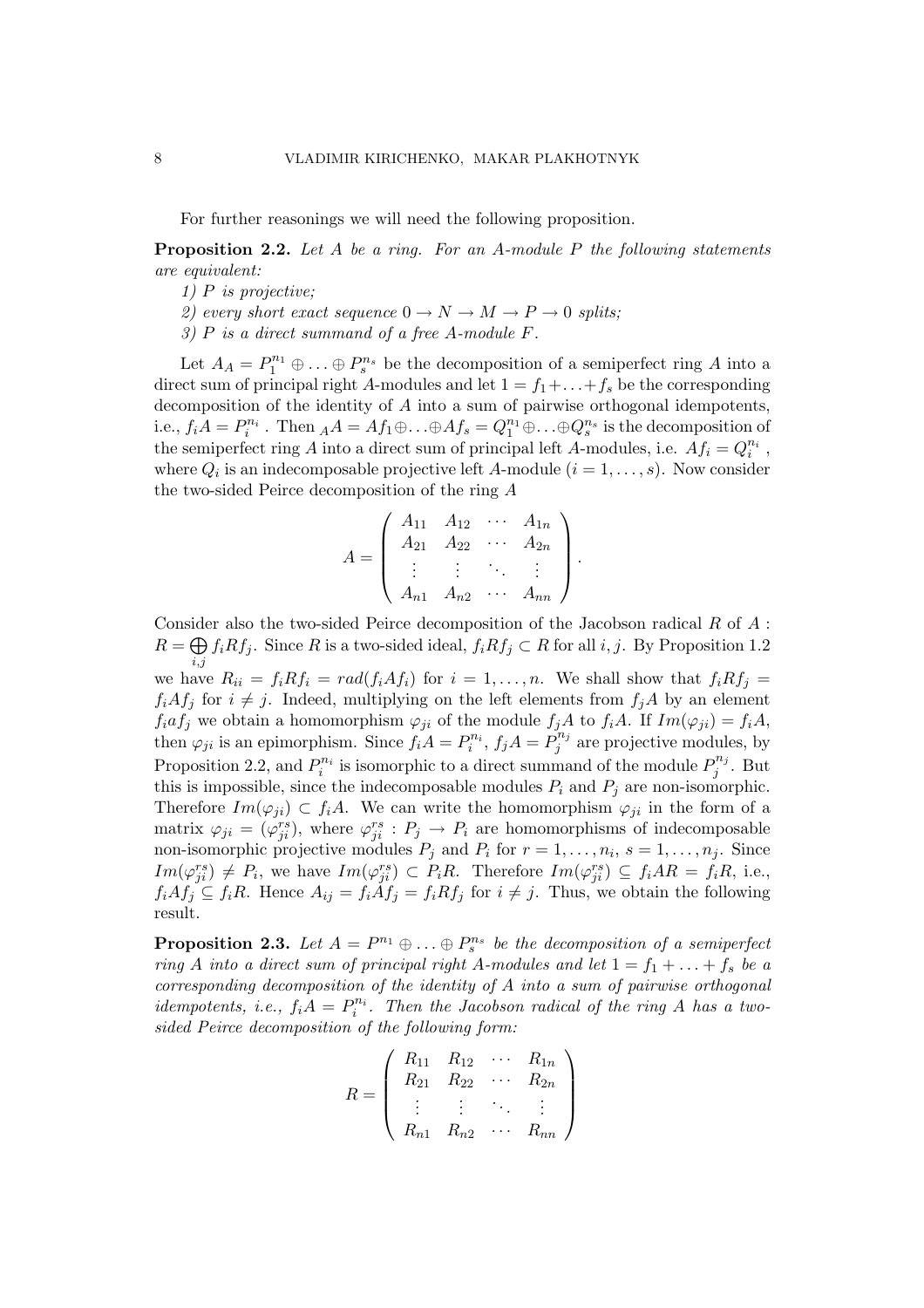where  $R_{ii} = rad(f_iAf_i)$ ,  $A_{ij} = f_iAf_j$  for  $i, j = 1, \ldots, n$ .

**Lemma 2.4.** (Annihilation lemma) Let  $1 = f_1 + \ldots + f_s$  be a canonical decomposition of  $1 \in A$ . For every simple right A-module  $U_i$  and for each  $f_i$  we have  $U_i f_j = \delta_{ij} U_i, i, j = 1, \ldots, s$ . Similarly, for every simple left A-module  $V_i$  and for each  $f_i$ ,  $f_jV_i = \delta_{ij}V_i$ ,  $i, j = 1, \ldots, s$ .

Proof. We shall give the proof for the case of right modules. From the previous proposition we obtain that  $f_i R f_j = f_i A f_j$  for  $i \neq j$ . Hence  $P_i^{n_i} f_j \subset f_i R$ . But  $f_i A/f_i R \simeq U_i^{n_i}$ . Therefore  $U_i^{n_i} f_j = 0$  and so  $U_i f_j = 0$  for  $i \neq j$ .

We are going to show that  $U_i f_i = U_i$ . Let  $u \in U_i$ . Then  $u \cdot 1 = u(f_1 + \ldots + f_s) =$  $uf_i$  since  $uf_j = 0$  for  $i \neq j$ . The lemma is proved.

Let A be a reduced semiperfect ring, and let  $1 = e_1 + \ldots + e_s$  be a decomposition of  $1 \in A$  into a sum of mutually orthogonal local idempotents.

Set  $U_i = e_i A/e_i R$  and  $V_i = Ae_i/Re_i$ .

**Lemma 2.5. (Q-Lemma)** The simple module  $U_k$  (resp.  $V_k$ ) appears in the direct sum decomposition of the module  $e_i R/e_i R^2$  (resp.  $Re_i/R^2 e_i$ ) if and only if  $e_i R^2 e_k$ (resp.  $e_k R^2 e_i$ ) is strictly contained in  $e_i R e_k$  (resp.  $e_k R e_i$ ).

*Proof.* If  $U_k$  is a direct summand of the module  $W_i = e_i R / e_i R^2$ , then by Lemma 2.4,  $Wie_k \neq 0$ . Therefore  $e_iRe_k$  does not equal  $e_iR^2e_k$  and the inclusion  $e_iRe_k \supset e_iR^2e_k$ is strict.

Conversely, suppose that  $e_i R^2 e_k$  is strictly contained in  $e_i R e_k$ . Consider a submodule  $X_k$  contained in  $e_iR$ ,

$$
X_k = e_i R e_i \oplus \ldots \oplus e_i R e_{k-1} \oplus e_i R^2 e_k \oplus e_i R e_{k+1} \oplus \ldots \oplus e_i R e_s
$$

(here the direct sum sign denotes a direct sum of Abelian groups).

From the inclusions  $e_iR \supset X_k \supset e_iR^2$  it follows that  $e_iR/X_k$  is a semisimple module. We have the equalities  $e_i R/X_k = e_i R e_k / e_i R^2 e_k = (e_i R/X_k) e_k$ . By Lemma 2.4 the module  $e_iR/X_k$  decomposes into a direct sum of some copies of the module  $U_k$ . Since  $e_i R/X_k$  is isomorphic to a direct summand  $W_i$ , the module  $U_k$  is contained in  $W_i$  as a direct summand.

For left modules  $V_k$  the statement is proved analogously. The lemma is proved.  $\Box$ 

**Lemma 2.6.** Let A be a semiperfect ring, and e, f be nonzero idempotents of the ring A such that  $\overline{e} = \overline{f} \in \overline{A}$ . Then there exists an invertible element  $a \in A$  such that  $f = aea^{-1}.$ 

The quiver  $Q(A)$  of a ring A is called connected if it cannot be represented in the form of a union of two nonempty disjoint subsets  $Q_1$  and  $Q_2$  which are not connected by any arrows.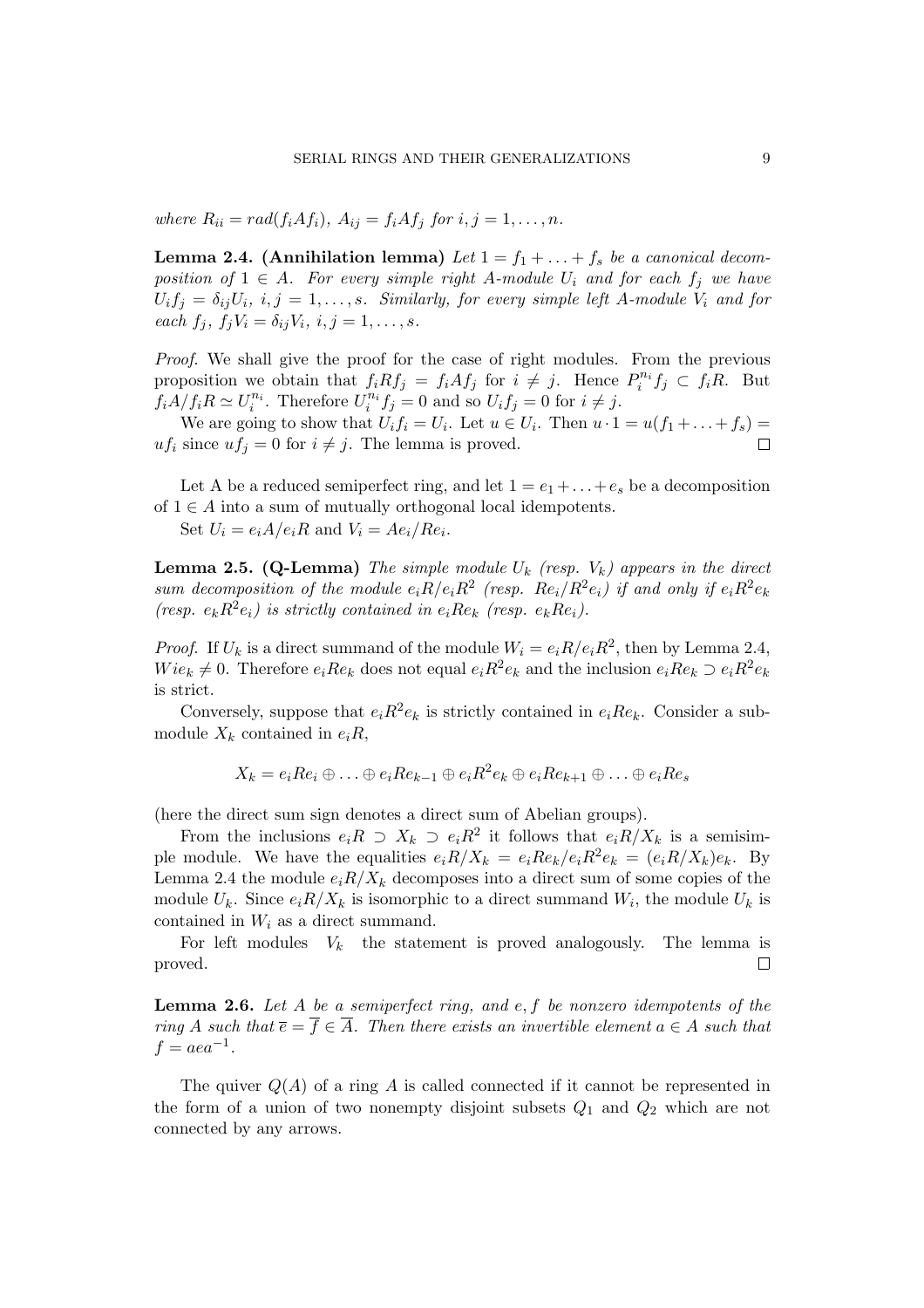Theorem 2.7. The following conditions are equivalent for a semiperfect Noetherian ring A:

- $(a)$  A is an indecomposable ring;
- (b)  $A/R^2$  is an indecomposable ring;
- $(c)$  the quiver of A is connected.

Proof. Obviously, the conditions of the theorem are preserved by passing to the Morita equivalent rings. Therefore we can assume that the ring  $A$  is reduced.

(a)  $\Rightarrow$  (b). Let  $\overline{A} = A/R^2 \simeq \overline{A}_1 \times \overline{A}_2$  and let  $\overline{1} = \overline{P} + 1 + \overline{P}_2$  be the corresponding decomposition of the identity of the ring  $A/R^2$  into a sum of orthogonal idempotents. Let  $g_1, g_2 \in A$  be elements such that  $g_1 + R^2 = \overline{f}_1$  and  $g_2 + R^2 = \overline{f}_2$ . There are idempotents  $f_1, f_2 \in A$  such that  $f_1 = g_1 + r_1$  and  $f_2 = g_2 + r_2$ , where  $r_1, r_2 \in R^2$ . Since  $\overline{f}_1 \overline{A} \overline{f}_2 = 0$  and  $\overline{f}_2 \overline{A} \overline{f}_1 = 0$ , we have  $g_1 a g_2 \in \mathbb{R}^2$  and  $g_2 a g_1 \in \mathbb{R}^2$  for any  $a \in \mathbb{A}$ . Clearly,  $f_i = f_i g_i f_i + f_i r_i f_i$   $(i = 1, 2)$ . Then the element  $f_1 a f_2 = f_1 g_1 f_1 a f_2 g_2 f_2 +$  $f_1g_1f_1af_2r_2f_2 + f_1r_1f_1af_2g_2f_2 + f_1r_1f_1af_2r_2f_2$  belongs to  $R^2$  for any  $a \in A$ . This is immediate from Proposition 2.3. Exactly in the same way  $f_2Af_1 \in R^2$ . Therefore  $f_2Af_1 = f_2R_2f_1$  and  $f_1Af_2 = f_1R^2f_2$ . By Proposition 2.3, the two-sided Peirce decomposition of R has the form:  $R = \begin{pmatrix} R_1 & A_{12} \\ A & R_1 \end{pmatrix}$  $A_{21}$   $A_{22}$  , where  $R_i = Rad(f_iAf_i)$  $(i = 1, 2)$  and  $A_{ij} = f_i A f_j$  for  $i \neq j$ . Calculating  $R^2$  we obtain

$$
R^2 = \begin{pmatrix} R_1^2 + A_{12}A_{21} & R_1A_{12} + A_{12}R_2 \ A_{21}R_1 + R_2A_{21} & A_{21}A_{12} + R_2^2 \end{pmatrix}.
$$

From the above we have:  $A_{12} = R_1 A_{12} + A_{12} R_2$  and  $A_{21} = R_2 A_{21} + A_{21} R_1$ . By Theorem 2.1, taking into account Nakayama's lemma, we obtain that  $A_{12} = 0$  and  $A_{21} = 0$  and therefore  $A = A_{11} \times A_{22}$ , where  $A_{ii} = f_i A f_i$   $(i = 1, 2)$ .

(a)  $\Rightarrow$  (c). Let the quiver of the ring A be disconnected. Then  $Q(A) = Q_1 \cup Q_2$ and  $Q_1 \cap Q_2 = \emptyset$ , and the points of the sets  $Q_1$  and  $Q_2$  are not connected by any arrows. Renumbering, if necessary, the principal right A-modules  $P_1, \ldots, P_s$  one may assume that  $Q_1 = \{1, \ldots, k\}$  and  $Q_2 = \{k+1, \ldots, s\}$ . Let  $A = P_1 \oplus \ldots \oplus P_s$  be a decomposition of the ring A into a direct sum of principal right A-modules (where  $P_i = e_i A, e_i^2 = e_i \in A, 1 = e_1 + \ldots + e_s$  and  $1 = f_1 + f_2$ , where  $f_1 A = P_1 \oplus \ldots \oplus P_k$ and  $f_2A = P_{k+1} \oplus ... \oplus P_s$ . We set  $A_{ij} = f_iAf_j$ ,  $R_i = rad A_{ii}$   $(i = 1, 2)$ . If  $A_{12} \neq 0$ , then by Theorem 2.1, taking into account Nakayama's lemma, we obtain that the inclusion  $A_{12} \supset R_1A_{12} + A_{12}R_2$  is strict. But  $R_1A_{12} + A_{12}R_2 = f_1R^2f_2$ . Therefore there are local idempotents  $e_i$  and  $e_j$  such that  $e_i$  is a summand of  $f_1$  and  $e_j$  is a summand of  $f_2$  and  $e_iR^2e_j$  is strictly contained in  $e_iRe_j$ . By Lemma 2.5 we obtain that there is an arrow which connects the point  $i$  with the point  $j$ . A contradiction. Analogously it can be proved that  $A_{21} = 0$ .

(c)  $\Rightarrow$  (a). If the ring A is decomposable then  $A/R^2$  is also decomposable. Clearly, in this case  $Q(A)$  is disconnected.

 $(b) \Rightarrow (a)$  is trivial.

The theorem is proved.

 $\Box$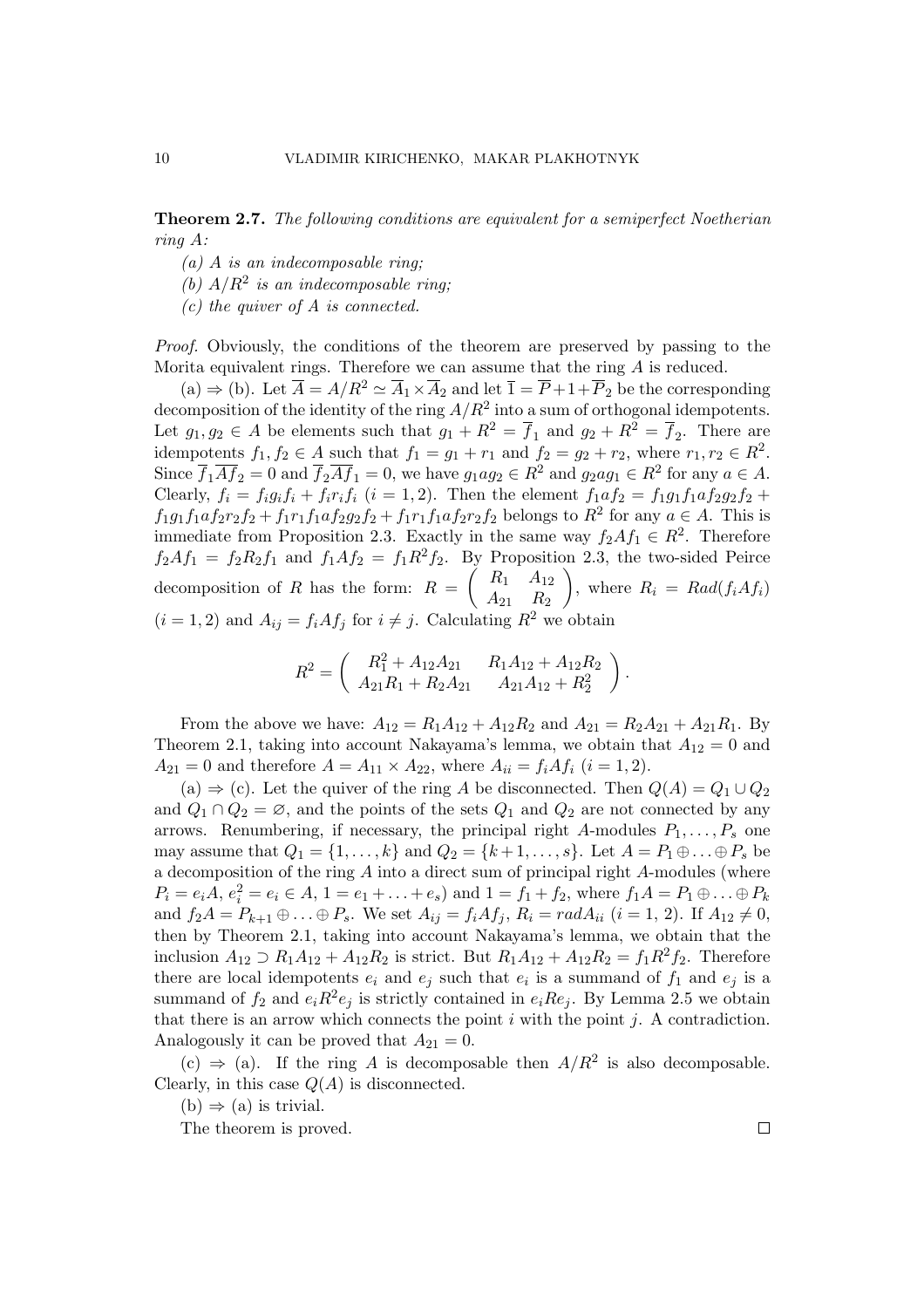Remark. Theorem 2.7 is not true for semiperfect one-sided Noetherian rings. As an example one can consider the ring  $A =$  $\frac{1}{2}$  $\mathbb{Z}_{(p)}$  Q 0 Q S1<br>\ . The quiver of this ring consists of two points and one loop near one of them.

As  $R^2 = \begin{pmatrix} p^2 \mathbb{Z}_{(p)} & \mathbb{Q} \\ 0 & \mathbb{Q} \end{pmatrix}$  $\begin{pmatrix} \omega(p) & \mathbb{Q} \\ 0 & \mathbb{Q} \end{pmatrix}$  then the ring  $A/R^2$  decomposes into a direct product of rings:

$$
A/R^2 \simeq \mathbb{Z}_{(p)}/p^2 \mathbb{Z}_{(p)} \times \mathbb{Q}.
$$

However, the ring A itself is indecomposable into a direct product of rings.

Theorem 2.8. Let the ring A be a serial ring such that the intersection of all powers of its radical  $\bigcap_{n=1}^{\infty} R^n = 0$  is equal to zero. Then A is right and left Noetherian ring.

*Proof.* Let  $M \in P$  and  $\bigcap_{n=1}^{\infty} R^n = 0$ .

Then the inclusion  $MR \subset M$  is strong. If  $M = MR$  then  $M \subset R$  and the equality  $M = MR^n$  gives that  $M \subset R$  for all n i.e.  $M = 0$ .

Let e be an arbitrary idempotent of the ring A. Then  $eRe = Rad eAe$  and  $eAe \subset R$ ,  $(eRe)^n \subset R^n$  and that is why  $\bigcap (eRe)^n = 0$ .

So for any local idempotent e the ring  $eAe$  is uniserial and the intersection of natural powers of the radical R is equal to 0. That is why the ring  $eAe$  is discrete valuated as it is Artinian. Assume that all rings  $eAe$  are Artinian. Then A is also Artinian. Let at least one ring of the form  $e_iAe_i$  be discrete valuated. Then there exists a local idempotent  $e_j$  such that the ring  $(e_j + e_i)A(e_j + a_i)$  is of the there exists a 1<br>form  $\begin{pmatrix} A_j & X \\ V & Q \end{pmatrix}$  $\begin{pmatrix} Y & Y \\ Y & Q_i \end{pmatrix}$ , where X is an infinitely generated right  $\mathcal{O}_i$ -module. According to Lemma 3.28  $\begin{pmatrix} R_1X & X \\ Y & R_2 \end{pmatrix}$  $Y$   $R_2$  $\mathbf{r}$ =  $\left( R_1^2 + XY \right) R_1X + XR_2$  $Y R_1 + R_2 Y$   $Y X + R_2$  $\mathbf{r}$ and  $XR_2 = X$ . Consider the following module  $M = (XY, X)$ , which belongs to  $(A_1X)$ . It is obviousl that  $(XY, X) \begin{pmatrix} R_1 & X \\ V & R_2 \end{pmatrix}$  $\begin{pmatrix} X & X \\ Y & R_2 \end{pmatrix} = (XY, X)$ . This contradicts to the strong inclusion  $MR \subset M$ , whence X is a finitely generated right  $\mathcal{O}_2$ -module, and in the same way Y is a finitely generated left  $\mathcal{O}_1$ -module.

So according to Theorem 2.1 the ring  $(e_i + e_j)A(e_i + e_j)$  is right Noetherian.

 $\Box$ 

#### 3 Semiperfect semidistributive rings

Theorem 1.9 has the following corollary.

**Corollary 3.1.** Let A be a semiperfect ring, and let  $1 = e_1 + \ldots + e_n$  be a decomposition of  $1 \in A$  into a sum of mutually orthogonal local idempotents. The ring A is right (left) semidistributive if and only if for any idempotents  $e_i$  and  $e_j$  of the above decomposition, the set  $e_iAe_j$  is a uniserial right  $e_jAe_j$ -module (left  $e_iAe_i$ -module).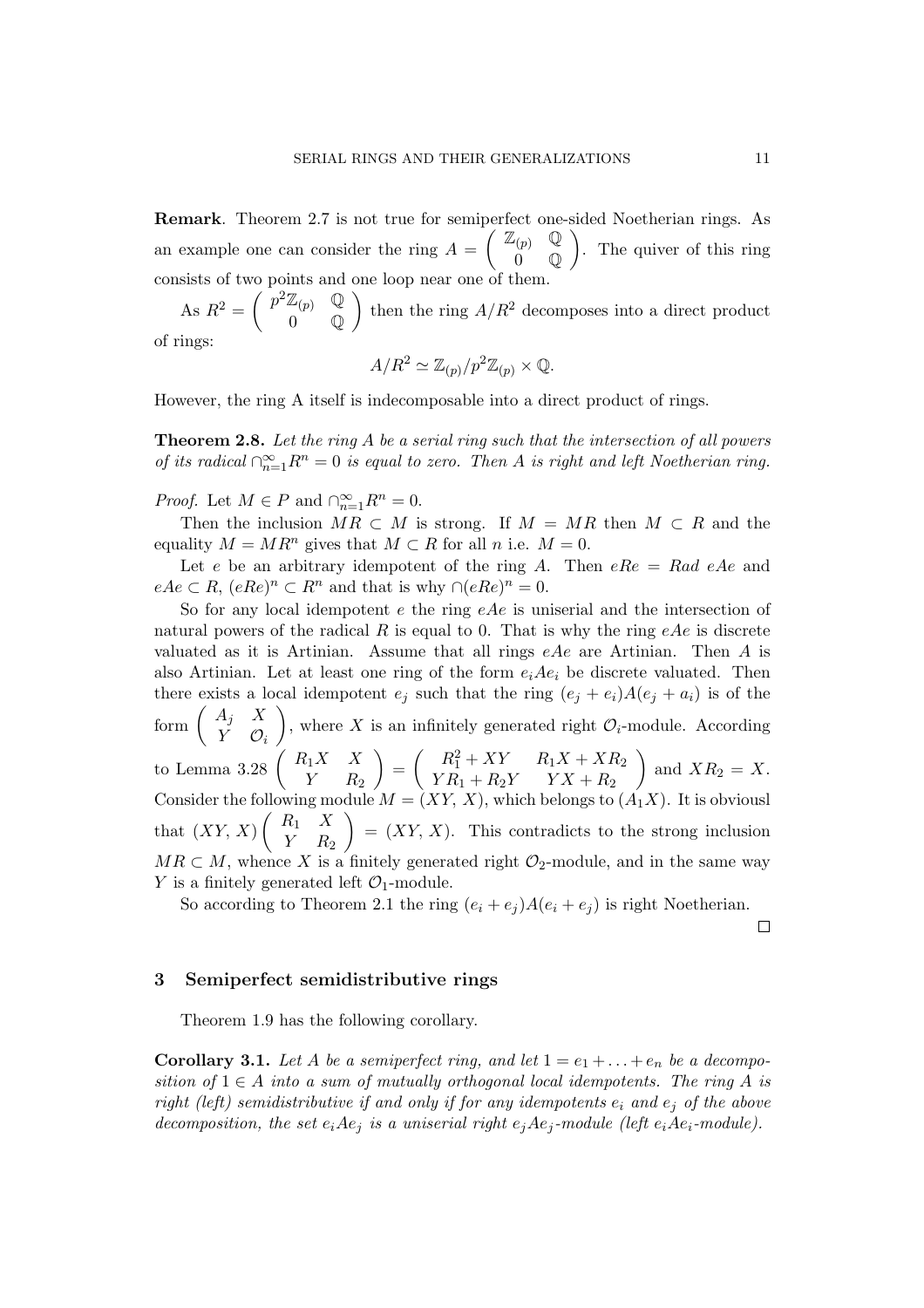Corollary 3.2. (Reduction Theorem for SPSD-rings) Let A be a semiperfect ring, and let  $1 = e_1 + \ldots + e_n$  be a decomposition of  $1 \in A$  in a sum of mutually orthogonal local idempotents. The ring A is right (left) semidistributive if and only if for any idempotents  $e_i$  and  $e_j$  ( $i \neq j$ ) of the above decomposition the ring  $(e_i +$  $e_i$ ) $A(e_i + e_j)$  is right (left) semidistributive.

*Proof.* It is sufficient to prove the corollary for a reduced ring A. If A is a right semidistributive, then  $e_iAe_j$  is right uniserial  $e_jAe_j$ -module  $(i \neq j)$  and the ring  $e_iAe_i$  is right uniserial for  $i = 1, \ldots, n$ . By Corollary 3.1, the ring  $(e_i + e_j)A(e_i + e_j)A(e_i)$  $e_i$ ) is right semidistributive. Conversely, if the ring  $(e_i + e_j)A(e_i + e_j)$  is right semidistributive, then, by Theorem 1.9, the set  $e_iAe_j$  is a uniserial right  $A_{jj}$ -module and, by Corollary 3.1, the ring A is right semidistributive.

**Corollary 3.3.** Let A be a Noetherian SPSD-ring, and let  $1 = e_1 + \ldots + e_n$  be a decomposition of the identity  $1 \in A$  into a sum of mutually orthogonal local idempotents, let  $A_{ij} = e_i A e_j$  and let  $R_i$  be the Jacobson radical of the ring  $A_{ii}$ . Then  $R_i A_{ij} = A_{ij} R_{ji}$  for  $i, j = 1, ..., n$ .

Example 3.1. Consider

$$
A = \left(\begin{array}{cc} \mathbb{R} & \mathbb{C} \\ 0 & \mathbb{C} \end{array}\right)
$$

as an  $\mathbb{R}$ -algebra  $(\mathbb{R}$  is the field of real numbers,  $\mathbb{C}$  is the field of complex numbers). The Peirce decomposition of the Jacobson radical  $R = R(A)$  has the form

$$
R = \left(\begin{array}{cc} 0 & \mathbb{C} \\ 0 & 0 \end{array}\right)
$$

and the  $\mathbb{R}\text{-}algebra A$  is right serial, i.e., right semidistributive.  $_2^{se}$ 

The left indecomposable projective  $Q_2 =$  $\mathbb{C}$  $\mathbb{C}$  $\Big\}$  has the socle  $\Big( \begin{array}{c} \mathbb{C} \ \hline \ \circ \end{array} \Big)$ 0  $\mathbf{r}$ , which is a direct sum of two copies of the left simple module  $\begin{pmatrix} \mathbb{R} \\ 0 \end{pmatrix}$  $\begin{pmatrix} 0 \\ 0 \end{pmatrix}$ . Consequently, by  $\mathbf{r}$ Proposition 1.3, the R-algebra A is an SPSDR-ring but it is not an SPSDL-ring.

#### 3.1 Quivers of SPSD-rings

Recall that a quiver without multiple arrows and multiple loops is called a simply laced quiver. Let A be an SPSD-ring. By Theorem 1.8, the quotient ring  $A/R^2$  is right Artinian and its quiver  $Q(A)$  is defined by  $Q(A) = Q(A/R^2)$ .

**Theorem 3.4.** The quiver  $Q(A)$  of an SPSD-ring A is simply laced. Conversely, for any simply laced quiver Q there exists an SPSD-ring A such that  $Q(A) = Q$ .

*Proof.* We may assume that A is reduced and  $R^2 = 0$ . Let  $A_A = P_1 \oplus \ldots \oplus P_s$ , where  $P_1, \ldots, P_s$  are indecomposable. Then  $P_iR$  is a semisimple A-module:

$$
P_i R = \bigoplus_{j=1}^s U_j^{t_{ij}}
$$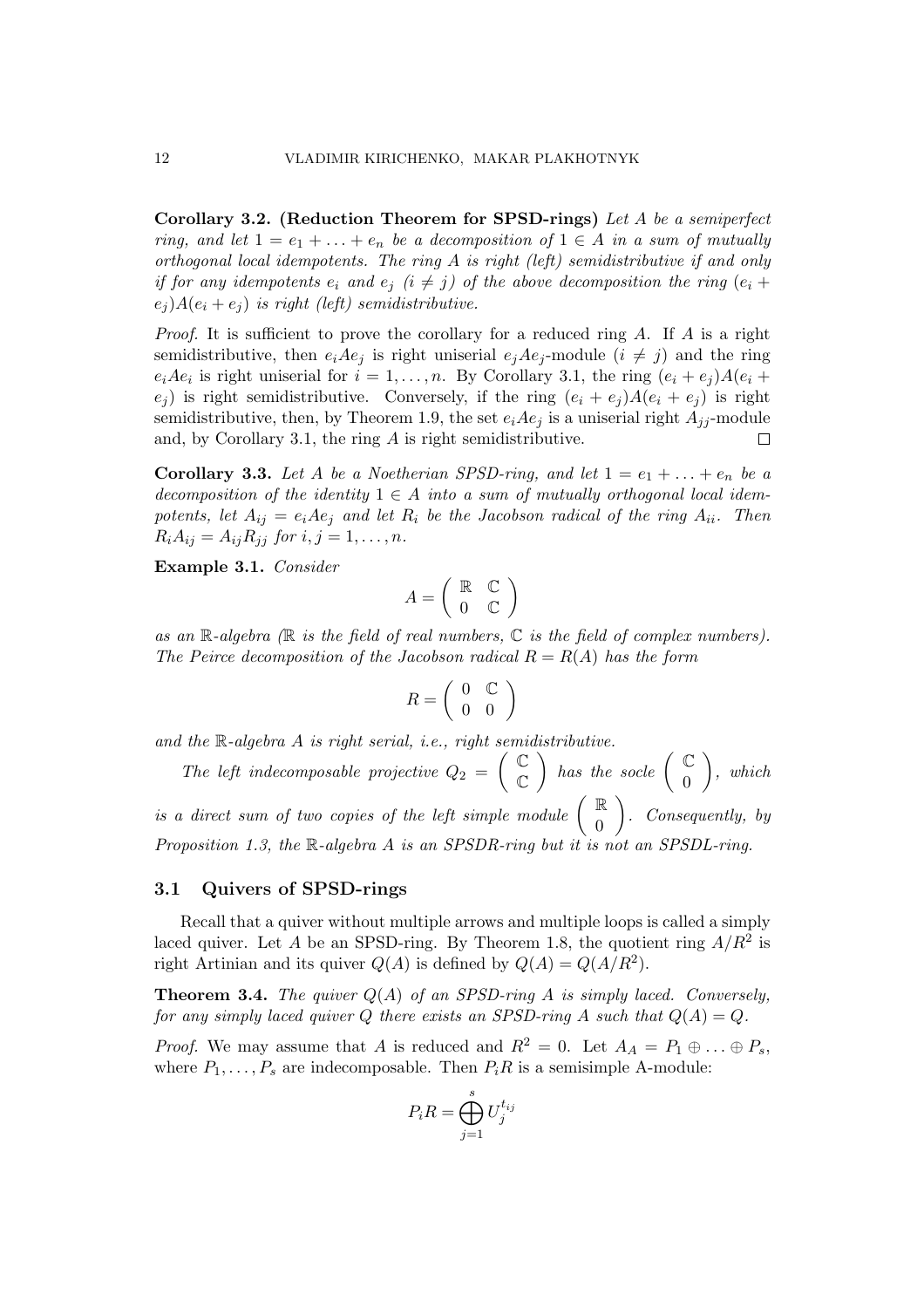where  $U_j = P_j/P_jR$  are simple. The A-module  $P_iR$  is a submodule of a distributive A-module and, therefore,  $P_iR$  is distributive. By the definition of  $Q(A)$  we have  $[Q(A)] = (t_{ij})$  and, by Theorem 1.7,  $0 \le t_{ij} \le 1$ . So  $Q(A)$  is a simply laced quiver.

Conversely, let  $kQ$  be the path k-algebra of a simply laced quiver  $Q$  and  $J$  be its fundamental ideal, i.e., the ideal generated by all arrows of Q. Write  $B = kQ/J^2$ and  $\pi : kQ \to B$  for the natural epimorphism. Let  $\pi(\varepsilon_i) = e_i$ , where  $\varepsilon_1, \ldots, \varepsilon_s$ are all paths of length zero. Then  $B = e_1B \oplus \ldots \oplus e_sB$ , where  $e_1B, \ldots, e_sB$  are indecomposable. Let R be the Jacobson radical of B and  $AQ = \{\sigma_{ij}\}\$ be the set of all arrows of Q. The elements  $\pi(\sigma_{mp})$ , where  $\sigma_{mp} \in AQ$ , form a basis of  $e_mR$ . Obviously,  $e_mR^2 = 0$  for  $m = 1, \ldots, s$ . So,  $e_mR$  is a semisimple module and  $e_mR = \bigoplus_p U_p$  for all those p, where  $\sigma_{mp} \in AQ$ . Therefore  $Q(B) = Q$  and  $e_mR$  is a distributive module, by Theorem 3.27. Thus, B is a right semidistributive ring. The analogous arguments show that B is a left semidistributive ring.

So  $B = kQ/J^2$  is an SPSD-algebra over a field k and  $Q(B) = Q$ .

 $\Box$ 

**Corollary 3.5.** The link graph  $\mathcal{L}G(A)$  of an SPSD-ring A coincides with  $Q(A)$ .

*Proof.* For any SPSD-ring A the following equalities hold:  $\mathcal{L}G(A) = Q(A, R) =$  $Q(A).$  $\Box$ 

**Theorem 3.6.** For an Artinian ring A with  $R^2 = 0$  the following conditions are equivalent:

 $(a)$  A is semidistributive;

(b)  $Q(A)$  is simply laced and the left quiver  $Q'(A)$  can be obtained from  $Q(A)$  by reversing all arrows.

*Proof.* (a)  $\implies$  (b). By Theorem 3.4 it is sufficient to show that  $Q'(A)$  can be obtained from  $Q(A)$  by reversing all arrows. One can assume that A is reduced. Write  $A_A$  as a direct sum  $A_A = P_1 \oplus \ldots \oplus P_s$ , where the  $P_i$  are indecomposable projective and let  $1 = e_1 + \ldots + e_s$  be the corresponding decomposition of  $1 \in A$ into a sum of mutually orthogonal local idempotents. If  $A_{ij} = e_i A e_j \neq 0$ , then, in view of Corollary 3.3,

$$
A_{ij}R_j = R_i A_{ij} \text{ and } A_{ij} \subset R \text{ for } i \neq j.
$$

Hence,  $A_{ij}R_j = R_iA_{ij} = 0$  for  $i \neq j$  and, in view of the Q-Lemma, it follows that there is a loop at the vertex i both in  $Q(A)$  and in  $Q'(A)$ . Thus the left quiver  $Q'(A)$  can be obtained from  $Q(A)$  by reversing all arrows.

 $(b) \implies (a)$ . By the Peirce decomposition for R we have:  $R =$  $\stackrel{s}{\curvearrowright}$  $i,j=1$  $e_iRe_j$  $e_i Re_i = R_i$  and  $e_i Re_j = A, i \neq j; i, j = 1, ..., s$ .

It follows that

$$
P_i R = (A_{i1}, \ldots, A_{ii-1}, R_i, A_{ii+1}, \ldots, A_{is})
$$

for  $i = 1, \ldots, s$ . If  $A_{ij} \neq 0$ , for  $i \neq j$ , then, in view of the Q-Lemma,  $A_{ij}$  is a simple right  $A_{jj}$ -module and a simple left  $A_{ii}$ -module. If  $R_i \neq 0$ , then  $R_i$  is a simple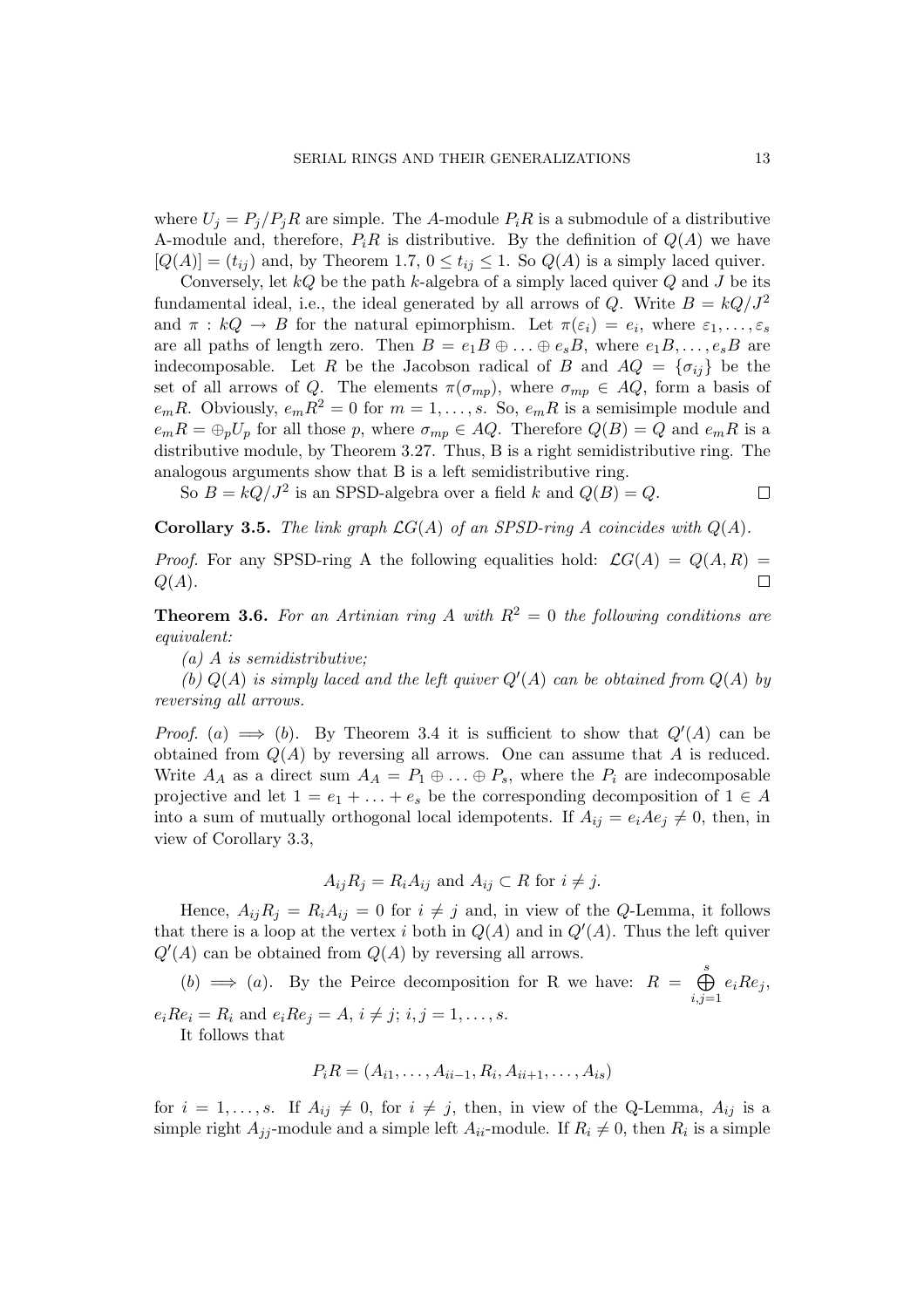$A_{ii}$ -module and a simple left  $A_{ii}$ -module. Thus, in view of Theorem 1.9, the ring A is semidistributive.  $\Box$ 

**Remark**. The implication  $(b) \implies (a)$  isn't true even in the case of finite dimensional algebras as is shown by the following example.

Let  $A = kQ_4$  be the path k-algebra of the quiver  $Q_4$ 



The basis of  $kQ_4$  is  $\varepsilon_1, \varepsilon_2, \varepsilon_3, \varepsilon_4, \sigma_{12}, \sigma_{13}, \sigma_{24}, \sigma_{34}, \sigma_{12}\sigma_{24}, \sigma_{13}\sigma_{34}$ . The indecomposable projective A-modules are:  $P_1 = {\epsilon_1, \sigma_{12}, \sigma_{13}, \sigma_{12}\sigma_{24}, \sigma_{13}\sigma_{34}}$ ;  $P_2 = {\epsilon_2, \sigma_{24}}$ ;  $P_3 = \{\varepsilon_3, \sigma_{34}\}; P_4 = \{\varepsilon_4\}.$  Obviously,  $socP_1 \simeq P_4 \oplus P_4$ . By Theorem 1.7,  $P_1$  is not distributive, but  $Q(A) = Q_4$  and



i.e., A satisfies condition (b) of Theorem 1.5.

Note that if we identify routes  $\sigma_{12}\sigma_{24}$  and  $\sigma_{13}\sigma_{34}$  then obtain the distributive algebra, which is isomorphic to the matrix algebra  $M_4(k)$  of the following form

$$
\left(\begin{array}{cccc} k & k & k & k \\ 0 & k & 0 & k \\ 0 & 0 & k & k \\ 0 & 0 & 0 & k \end{array}\right).
$$

A semiperfect ring A such that  $A/R^2$  is Artinian will be called Q-symmetric if the left quiver  $Q'(A)$  can be obtained from the right quiver  $Q(A)$  by reversing all arrows.

Corollary 3.7. Every SPSD-ring is Q-symmetric.

Remark. Example 1.9 shows that an SPSDR-ring is not always Q-symmetric.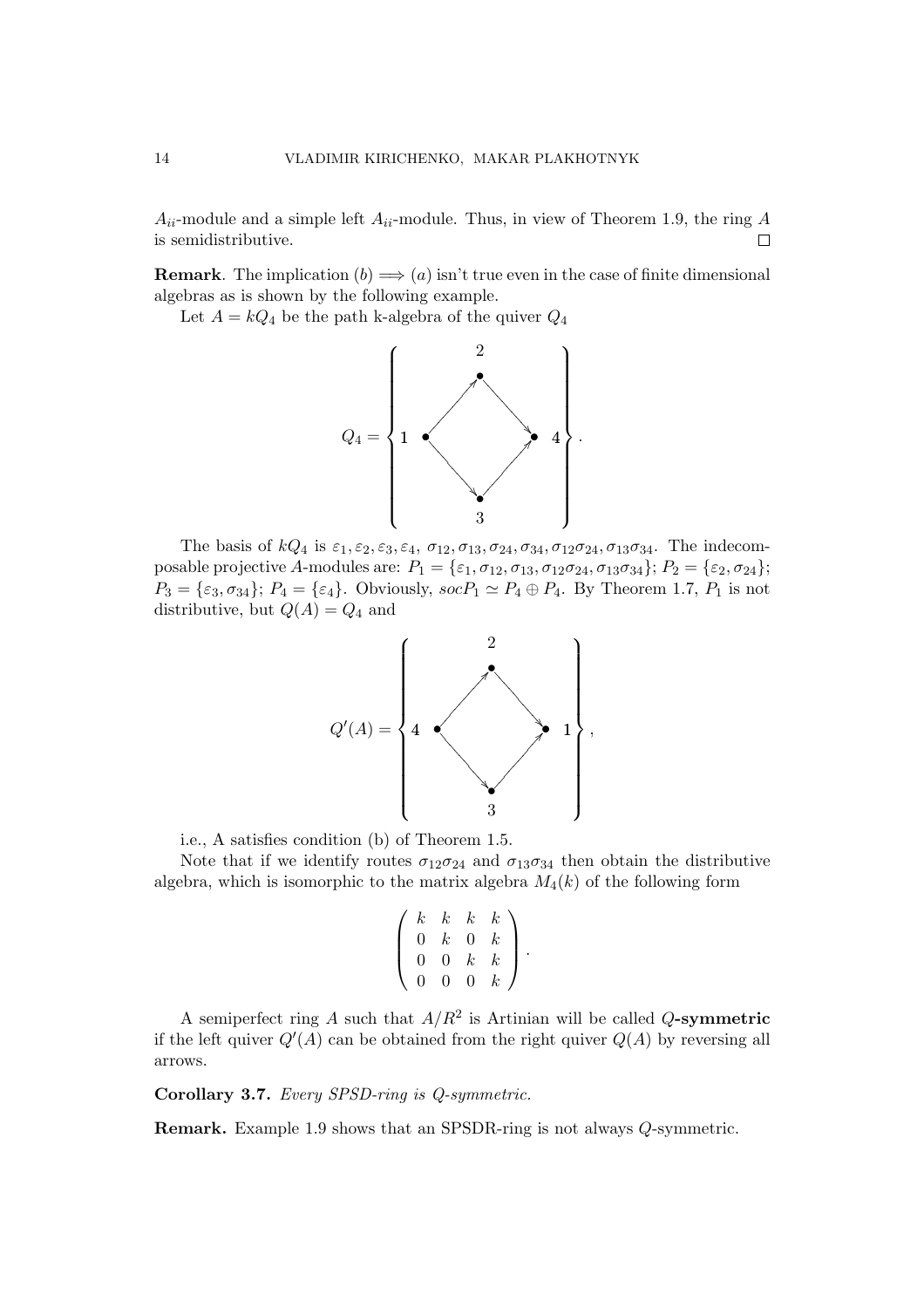Theorem 3.8. The intersection of all natural powers of Jacobson radical of SPSDring is equal to zero.

Proof. Obviously we can consider the ring to be reducible. Denote

$$
I_k=\left(\begin{array}{cccc} R_1^k & A_{12}R_2^k & \cdots & A_{1s}R_s^k \\ A_{21}R_1^k & R_2^k & \cdots & A_{2s}R_s^k \\ \cdots & \cdots & \cdots & \cdots \\ A_{s1}R_1^k & A_{s2}R_2^k & \cdots & R_s^k \end{array}\right).
$$

Obviously  $I_k$  is two-sided ideal of the ring A. It is easy to check that

$$
I_k I_l = I_{k+1} \text{ and } R^2 \subset I_1.
$$

So,  $R^{sk} \subset I_k$  whence

$$
\bigcap_{n=0}^{\infty} R^n \subset \bigcap_{k=0}^{\infty} R^n I_k.
$$

As all rings  $A_{ii}$  are Noetherian chain rings then [12] it follows that they are either discrete valuation rings or uniserial Artinian rings Kiote rings. The intersection of all powers of the Jacobson radical of such rings is equal to zero [12]. According to Theorem 1.9 the ring  $A_{ij}$  is a cyclic chain  $A_{jj}$ -module and a cyclic left chain  $A_{ii}$ -module. But in this case

$$
\bigcap_{k=0}^{\infty} A_{ij} R_j^k = 0, \quad i, j = 1, \dots, s.
$$

This means that the intersection of  $I_k$  for all natural k is equal to zero. Whence, the intersection of all natural powers of Jacobson radical is equal to zero.  $\Box$ 

#### 3.2 Semiprime semiperfect rings

In this section we shall describe the minors of first and second order of right Noetherian semiprime SPSD-rings.

The endomorphism ring of an indecomposable projective module over a semiperfect ring is called a principal endomorphism ring.

Proposition 3.9. An Artinian principal endomorphism ring of a semiprime semiperfect ring is a division ring.

Proof. This ring is an Artinian prime local ring and, consequently, is a division  $\Box$ ring.

**Lemma 3.10.** Let  $A_A = P_1^{n_1} \oplus P_2^{n_2} \oplus \ldots \oplus P_s^{n_s}$  be the decomposition of a semiprime semiperfect ring A into principal modules and let  $End_A(P_1) = D_1$  be a division ring. Then  $A = M_{n_1}(D_1) \times End(P_2^{n_2} \oplus \ldots \oplus P_s^{n_s}).$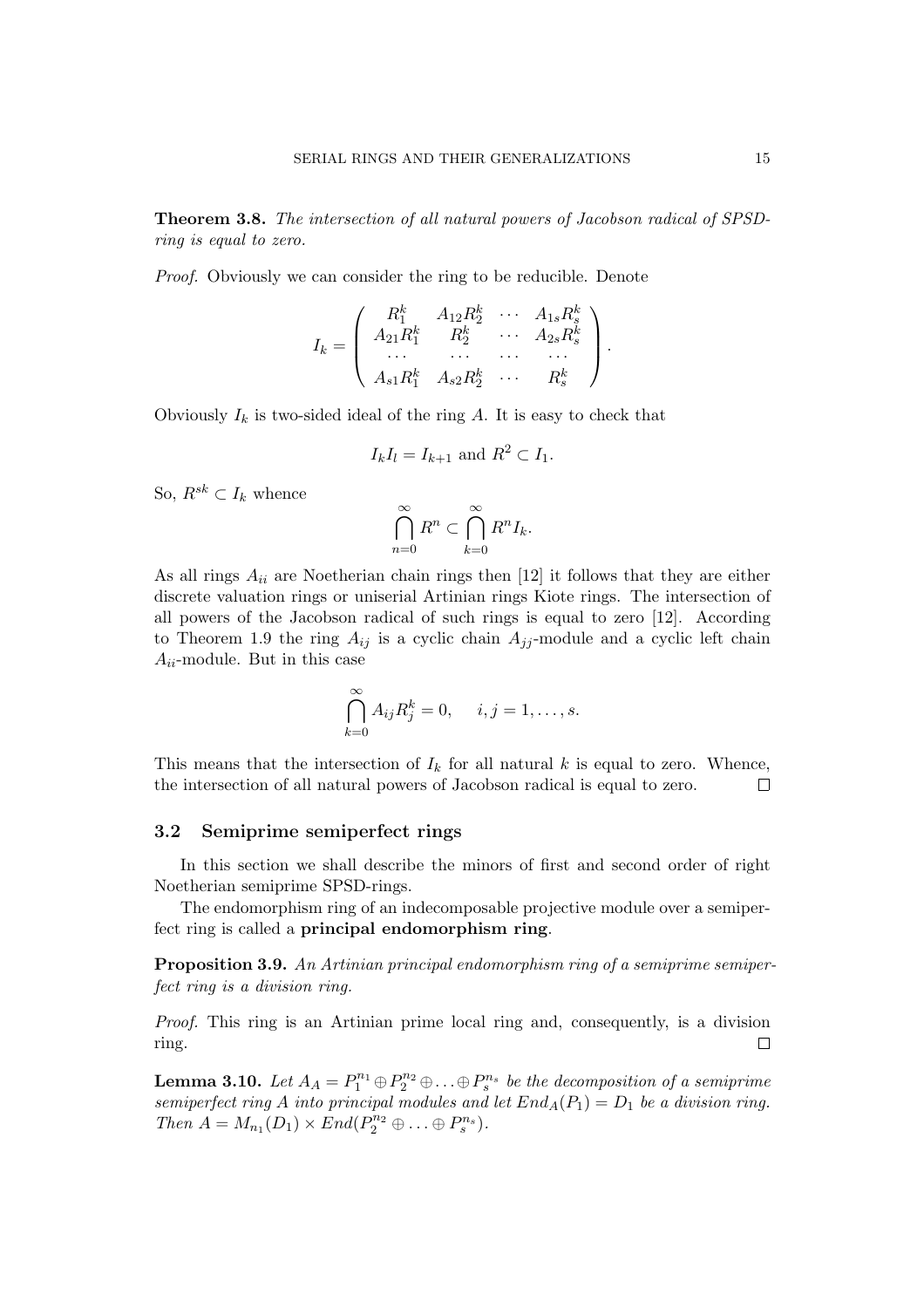*Proof.* Let  $1 = f_1 + \ldots + f_s$  be a canonical decomposition of  $1 \in A$  into a sum of pairwise orthogonal idempotents, i.e.,  $f_i A = P_i^{n_i}$  for  $i = 1, ..., s$ . Let  $f_1 A f_1 = A_1$ ,  $(1 - f_1)A(1 - f_1) = A_2, X = f_1A(1 - f_1), Y = (1 - f_1)Af_1.$  If either  $X \neq 0$  or  $\overline{a}$  $\begin{pmatrix} A_2, & X = J_1A(1 - J_1), & Y = (1 - J_1)AJ_1. & \text{If either } X \neq 0 \text{ or } Y & YX \end{pmatrix}$  is a nilpotent ideal and we have the contradiction.  $0 \quad X$  $Y \neq 0$ , then  $K =$ So  $X = 0$ ,  $Y = 0$ , proving the lemma.  $\Box$ 

Theorem 3.11. (Decomposition theorem for semiprime semiperfect rings) A semiprime semiperfect ring is a finite direct product of indecomposable rings. An indecomposable semiprime semiperfect ring is either a simple Artinian ring or an indecomposable semiprime semiperfect ring such that all its principal endomorphism rings are non-Artinian.

A proof immediately follows from Lemma 3.10.

Let  $1 = g_1 + g_2$  be a decomposition of the identity of A into a sum of the mutually orthogonal idempotents, and let  $A = (A_{ij})$  be the corresponding Peirce decomposition of A, i.e.,  $A_{ij} = g_i A g_j$ ,  $i, j = 1, 2$ . Similarly, if M is a two-sided ideal of A, then  $M = (M_{ij})$  is the Peirce decomposition of M, where  $M_{ij} = g_i M g_j$ ,  $i, j = 1, 2.$ 

**Lemma 3.12.** Let  $M = (M_{ij})$  be a two-sided ideal of a semiprime ring A. If  $M_{ij} \neq 0$  for  $i \neq j$ , then  $M_{ji} \neq 0$ . Moreover, if  $M_{ij} \neq 0$  for  $i \neq j$ , then  $M_{ij}M_{ji} \neq 0$ and  $M_{ii}M_{ij} \neq 0$ .

*Proof.* Let  $M_{ij}M_{ji} = 0$ . Clearly,  $Z = M_{ij}A_{ji} + A_{ij}M_{ji} + M_{ij} + M_{ji}$  is a two-sided ideal and  $Z^8 = 0$ . The remaining cases are treated analogously.  $\Box$ 

**Corollary 3.13.** Let  $1 = e_1 + \ldots + e_n$  be a decomposition of the identity of A into a sum of the mutually orthogonal idempotents,  $A_{ij} = e_i A e_j$ ,  $i, j = 1, ..., n$ , and let M be a two sided ideal in A,  $M_{ij} = e_i M e_j$ ,  $i, j = 1, ..., n$ . If  $M_{ij} \neq 0$  for  $i \neq j$ , then  $M_{ji} \neq 0$  and  $M_{ij}M_{ji} \neq 0$ ,  $M_{ji}M_{ij} \neq 0$ . Moreover, from the equality  $A_{ij}A_{ji} = 0$  it follows that  $A_{ij} = 0$  and  $A_{ji} = 0$ .

**Proposition 3.14.** Let A be a prime (resp. semiprime) ring,  $e^2 = e \in A$ . Then the ring eAe is prime (resp. semiprime).

Theorem 3.15. For a semiprime semiperfect ring A the following conditions are equivalent:

 $(1)$  A is a finite direct product of prime rings;

(2) all principal endomorphism rings of A are prime.

*Proof.* (1)  $\implies$  (2) follows from Proposition 3.14.

 $(2) \implies (1)$  Obviously, we can assume that A is indecomposable and reduced. Let  $1 = e_1 + \ldots + e_n$  be a decomposition of  $1 \in A$  into the sum of pairwise orthogonal local idempotents. We shall prove the theorem by induction on n. The case  $n = 1$ is obvious. Suppose that  $A$  is not prime. Then there exist two-sided nonzero ideals M, N such that  $MN = 0$ . Let  $h_1 = e_1 + ... + e_{n-1}$  and  $h_2 = e_n$ . We have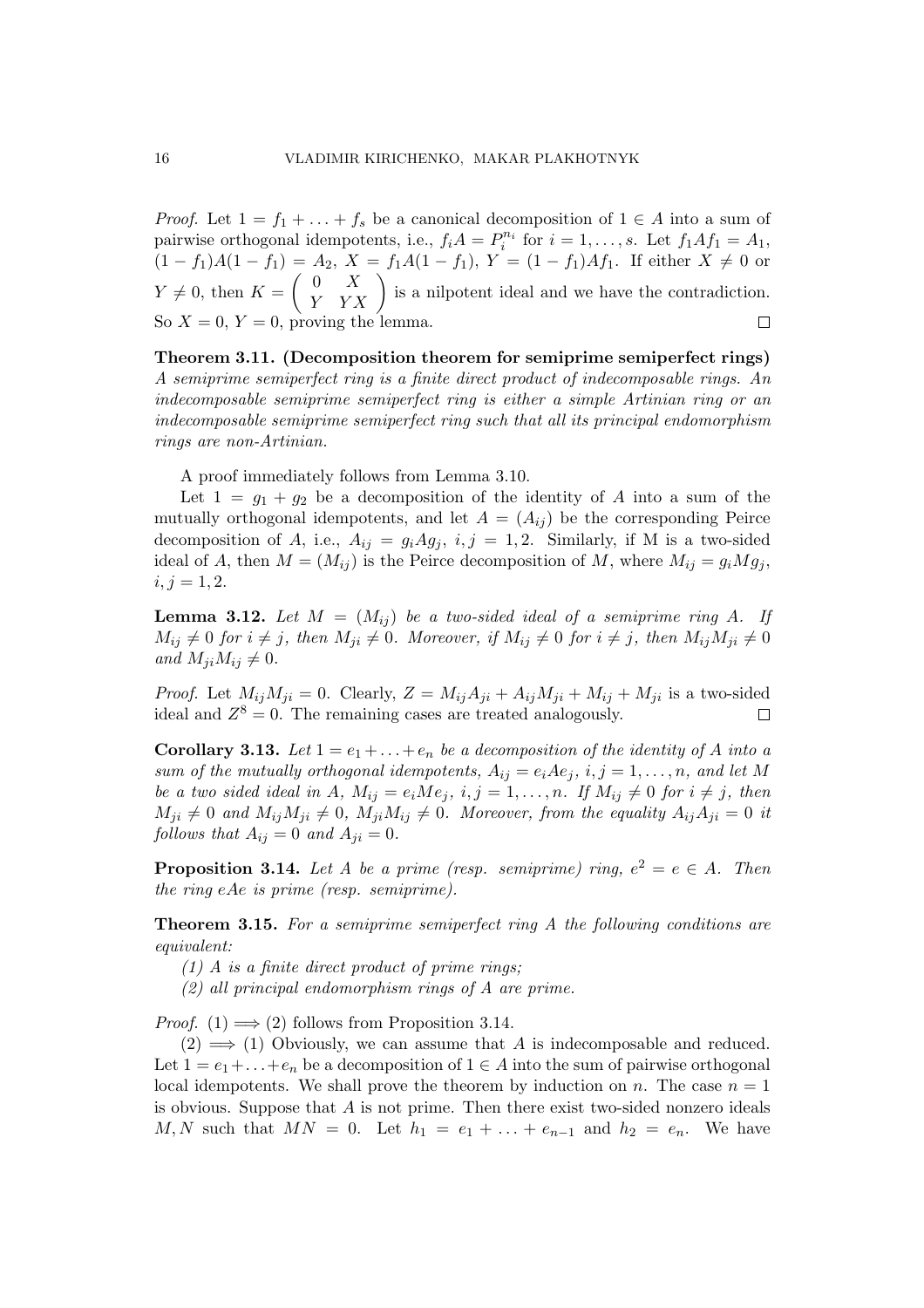the equality  $h_1Mh_1Nh_1 = 0$ . By the induction hypothesis either  $h_1Mh_1 = 0$  or  $h_1Nh_1 = 0$ . Let  $h_1Mh_1 = 0$ , then by Corollary 3.13  $h_1Mh_2 = 0$  and  $h_2Mh_1 = 0$ . If  $h_2Mh_2 = 0$ , then the theorem is proved, so  $h_2Mh_2 \neq 0$  and  $h_2Nh_2 = 0$ . We have again  $h_2Nh_1 = 0$  and  $h_1Nh_2 = 0$ . One can assume that  $e_iNe_i \neq 0$  for  $i = 1, ..., t$  and  $e_j N e_j = 0$  for  $j = t + 1, ..., n$ . So  $N_{ii} A_{ij} = 0$  for  $i = 1, ..., t$  and  $j = t + 1, \ldots, n$ . Consequently,  $N_{ii}A_{ij}A_{ji} = 0$  for the same i and j. Since the  $A_{ii}$ are prime, it follows that  $A_{ij}A_{ji} = 0$ . By Corollary 3.13, we obtain  $A_{ij} = 0$  and  $A_{ii} = 0$  for  $i = 1, \ldots, t$  and  $j = t + 1, \ldots, n$ . Hence, the ring A is decomposable and we obtain a contradiction, which proves the theorem. П

Let A be a ring, P a finitely generated projective A-module which can be decomposed into a direct sum of  $n$  indecomposable modules. The endomorphism ring  $B = End_A(P)$  of the module P is called a **minor** of order n of the ring A.

Proposition 3.16. Every minor of an SPSD-ring is an SPSD-ring.

The proof follows from Theorem 1.9 and Corollary 3.1.

Corollary 3.17. Every minor of a right Noetherian semiprime SPSD-ring is a right Noetherian semiprime SPSD-ring.

The proof follows from Theorem 2.1 and Proposition 3.14.

From Theorems 1.9 and 2.1 we obtain the following statement.

Corollary 3.18. Every minor of a Noetherian SPSD-ring is a Noetherian SPSDring.

**Proposition 3.19.** A minor of the first order of a right Noetherian SPSD-ring is uniserial and it is either a discrete valuation ring or an Artinian uniserial ring.

Let  $\mathcal O$  be right local uniserial Noetherian ring with the unique maximal ideal  $\mathfrak{M}$ . Consider the following descending chain of two-sided ideals.

$$
\mathcal{O}\supset\textbf{M}\supset\textbf{M}^2\supset\ldots\supset\textbf{M}^n\supset\ldots
$$

By Nakayama Lemma  $\mathbf{\mathcal{H}}^k$  strictly contains  $\mathbf{\mathcal{H}}^{k+1}$  for any  $k \in \mathbb{N}$ . As  $\mathcal{O}$  is serial ring then right factor module  $\mathbf{f} \mathbf{H}^k / \mathbf{f} \mathbf{H}^{k+1}$  is simple if  $\mathbf{f} \mathbf{H}^k \neq 0$ .

Assume that  $\mathbf{M} \neq 0$ . In this case if  $\pi \in \mathbf{M}\backslash \mathbf{M}^2$  then  $\pi \mathcal{O} + \mathbf{M}^2 = \mathbf{M}$  and according to Nakayama Lemma  $\mathbf{M} = \pi \mathcal{O}$ .

Consider left ideals  $\mathcal{O}\pi$  and  $\mathbf{\hat{H}}$ . The local property of the ring  $\mathcal O$  gives that  $M \supset ∅π$ .

The strong inclusion  $\mathcal{O}\pi \supset \mathbf{M}^2$  follows from that  $\mathcal O$  is serial. Factor module  $\mathbf{H}/\mathbf{H}^2$  is semisimple right O-module and is left O-module. As the ring O is serial then  $\mathbf{M}/\mathbf{M}^2$  is simple from both sides. Whence  $\mathcal{O}\pi = \pi\mathcal{O} = \mathbf{M}$ .

The next proposition immediately follows from this fact.

**Proposition 3.20.** Let  $\mathcal O$  be a right local Noetherian serial ring with the unique maximal ideal  $\mathbf{f} \mathbf{H} \neq 0$ . Then  $\mathbf{f} \mathbf{H} = \pi \mathcal{O} = \mathcal{O} \pi$  and the ring  $\mathcal{O}$  is both sides Artinian if and only if the element  $\pi$  is nilpotent.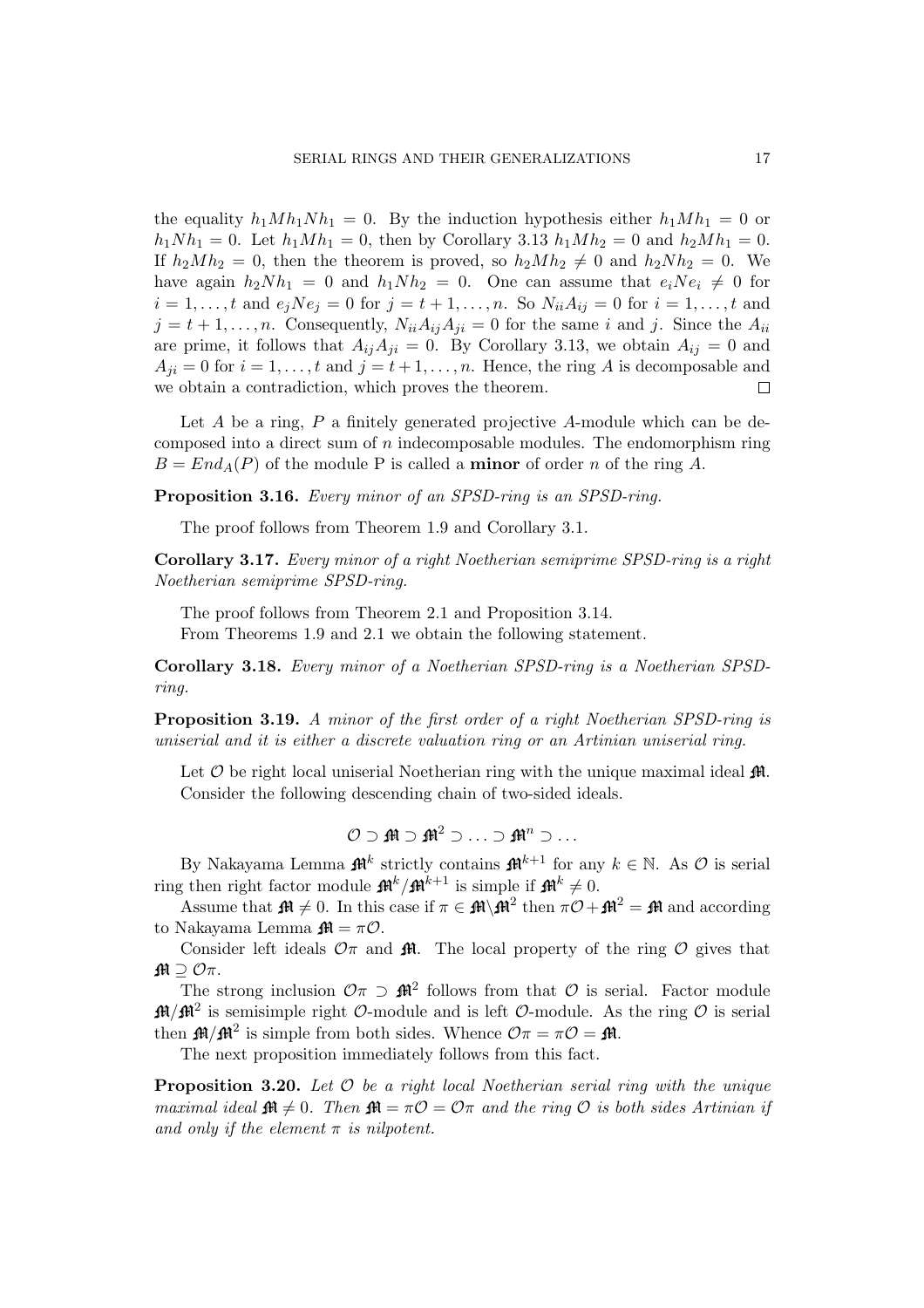That is why in future we will assume that the element  $\pi$  is not nilpotent.

Consider the endomorphism  $\pi$  of the right  $\mathcal{O}\text{-module } \mathcal{O}_{\mathcal{O}}$  which multiplies  $\alpha \in \mathcal{O}$ with the element  $\pi$  from the left, i.e.  $\pi(\alpha) = \pi \alpha$ .

Step 1. ker  $\pi \subset$  $\frac{∞}{5}$  $n=1$  $\mathbf{\mathfrak{M}}^n$  .

Proof. Let  $ker \pi = {\alpha \in \mathcal{O} \mid \pi \alpha = 0}$ . It is obvious that  $ker \pi$  is two-sided ideal. Really, if  $\alpha \in \ker \pi$  then  $\pi(\alpha \alpha_1) = (\pi \alpha) \alpha_1 = 0$ , i.e.  $\alpha \alpha_1 \in \ker \pi$ .

Let  $\alpha \in \ker \pi$  and  $\beta \in \mathcal{O}$ . Consider  $\pi(\beta \alpha) = (\pi \beta) \alpha = (\beta_1 \pi) \alpha = \beta_1(\pi \alpha) = 0$ . If  $ker \pi = \mathbf{M}^n$  for some *n* then  $\pi \mathbf{M}^n = \pi \mathcal{O} \mathbf{M}^n = \mathbf{M}^{n+1} = 0$ , whence  $\pi^{n+1} = 0$ . So,  $\frac{∞}{5}$  $ker \pi \subset \mathbf{M}^n$  for any natural n, whence  $ker \pi \subset Y =$  $\mathbf{\mathfrak{M}}^n$  .  $\Box$  $n=1$ 

Step 2. ker  $\pi = 0$ .

*Proof.* Let  $X = ker\pi \neq 0$ . Then there exists ascending chain of ideals

$$
ker \pi \subset ker \pi^2 \subset \ldots \subset ker \pi^n \subset \ldots
$$

Let us show that ker  $\pi^k \neq \ker \pi^{k+1}$  for all k. Let ker  $\pi^k = \ker \pi^{k+1}$  for some k and  $x \in X$ ,  $x \neq 0$ . So,  $\pi x = 0$  and  $x \in$  $\frac{∞}{5}$  $n=1$  $\mathbb{M}^n$ . This is followed by  $x = \pi^k \alpha_k =$  $\pi^{k+1}\alpha_{k+1}$ . The equality  $\pi x = 0$  implies  $\pi^{k+1}\alpha_{k+1} = 0$  i.e.  $\alpha_k \in \ker \pi^{k+1}$  and this means that  $\alpha_k \in \ker \pi^k$  and  $\pi^k \alpha_k = 0 = x$ . That is why there exists strongly ascending chain of two-sided ideals

$$
ker \pi \subset ker \pi^2 \subset \ldots \subset ker \pi^n \subset \ldots
$$

and this is a contradiction with the property of the ring  $\mathcal O$  to be right Noetherian. The proposition is proved.  $\Box$ 

Step 3. 
$$
\bigcap_{n=1}^{\infty} \mathbf{M}^n = 0.
$$

*Proof.* Let  $Y =$  $\frac{\infty}{\infty}$  $n=1$  $\mathbf{M}^n \neq 0$ . Consider two-sided ideal Y $\mathbf{M}$  of the ring O which is the unique maximal submodule of  $\pmb {\mathfrak M}$  as the ring  $\mathcal O$  is right Noetherian.

Considering the factor ring  $\mathcal{O}/Y$  M one may assume that the intersection  $Y =$  $\frac{\infty}{\infty}$  $n=1$  $\mathbb{H}^n$  is a simple right  $\mathcal{O}\text{-module}$  in the former ring  $\mathcal{O}$ . The property of Y to be a two-sided ideal and the equality  $ker \pi = 0$  imply that  $\pi Y = Y$ .

Let  $W = \{ \alpha \in \mathcal{O} \mid \alpha \pi \in Y \}$ . Obviously  $W \neq 0$  because  $y \in \mathbb{R}$ ,  $y \in Y$ ,  $y \neq 0$  and  $y = \alpha \pi$ .

Let us show that W is a two-sided ideal of the ring  $\mathcal{O}$ . Obviously  $\alpha + \alpha_1 \in W$  if  $\alpha, \alpha_1 \in W$ .

Let  $\alpha \in W$ , i.e.  $\alpha \pi \in Y$ . Then  $(\beta \alpha) \pi = \beta y_1 \in Y$ , i.e.  $\beta \alpha \in W$  for any  $\beta \in \mathcal{O}$ . Moreover,  $(\alpha \beta) \pi = \alpha(\beta \pi) = \alpha(\pi \beta_1) = (\alpha \pi) \beta_1 \in Y$ . If  $W \not\subset Y$  then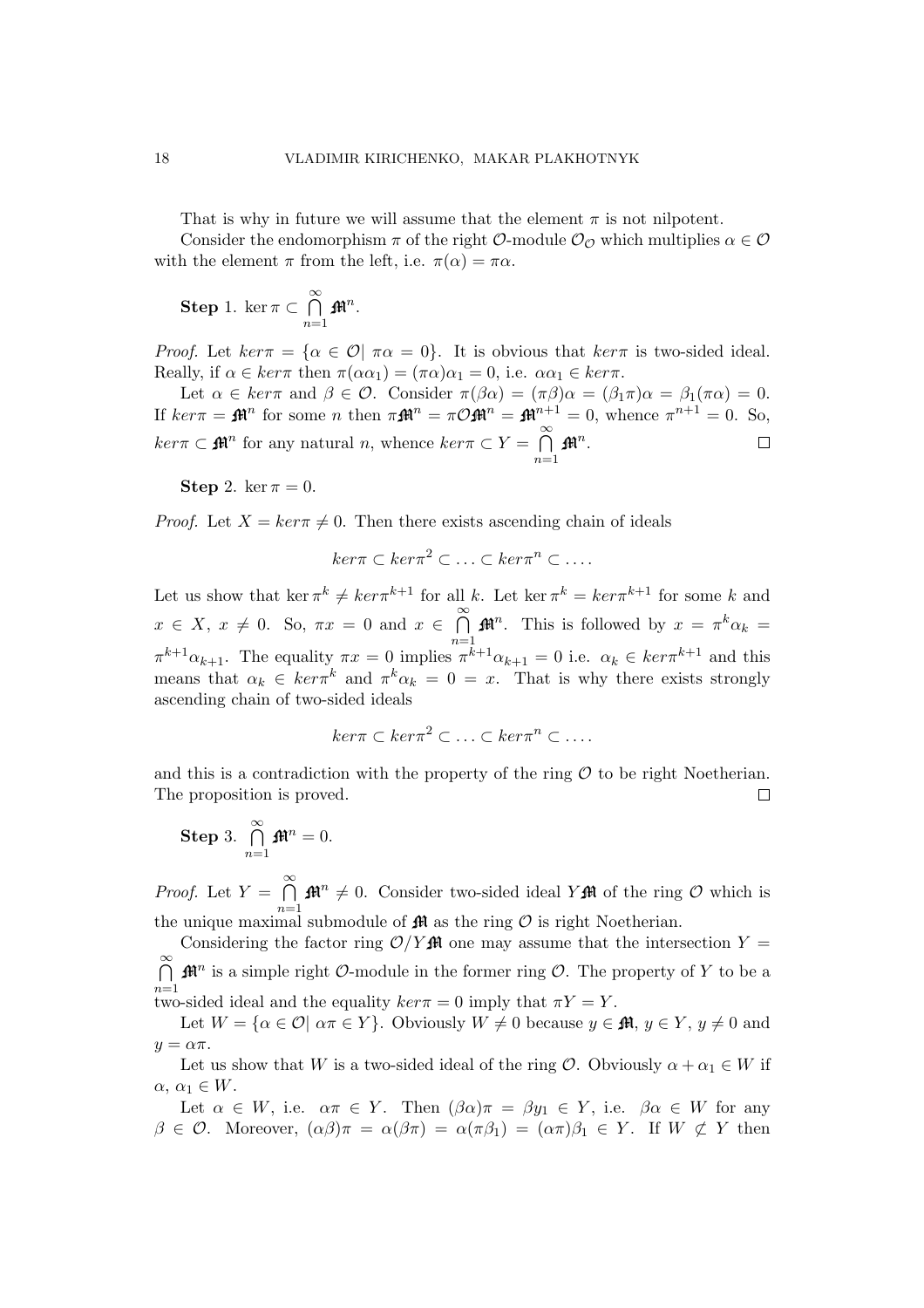$W = \pi^n \mathcal{O} = \mathcal{O} \pi^n$  and  $W \pi \in Y$ , i.e.  $W \pi = \mathbf{M}^{n+1} \subset Y$ . The obtained contradiction shows that  $W \subset Y$  and so  $W = Y$ . Let  $\in Y$  and  $y \neq 0$ . Then  $y = y_1 \pi$  for some  $y_1 \in Y$ . But  $Y\pi = 0$ , whence  $y = 0$ . The obtained contradiction proves that  $\mathcal O$  is a discrete valuation ring with the unique maximal ideal  $\mathbf{f} \mathbf{A} = \pi \mathcal{O} = \mathcal{O} \pi$ . For more details see Warfield [1975].  $\Box$ 

Corollary 3.21. A minor of the first order of a right Noetherian semiprime SPSDring is either a discrete valuation ring or a division ring.

A ring A is called semimaximal if it is a semiperfect semiprime right Noetherian ring such that for each local idempotent  $e \in A$  the ring  $eAe$  is a discrete valuation ring (not necessarily commutative), i.e., all principal endomorphism rings of A are discrete valuation rings.

Proposition 3.22. A semimaximal ring is a finite direct product of prime semimaximal rings.

A proof follows from Theorem 3.15.

So, a semimaximal ring A is indecomposable if and only if A is prime.

**Proposition 3.23.** A semiperfect reduced indecomposable ring B is a second order minor of a right Noetherian semiprime SPSD-ring if and only if B is semimaximal.

*Proof.* Let  $1 = e_1 + e_2$  be a decomposition of  $1 \in B$  into a sum of local idempotents, let  $B =$  $\lambda$  $i,j=1$  $e_iBe_j$  be the corresponding two-sided Peirce decomposition, and let  $B_{ij} = e_i B e_j$   $(i, j = 1, 2)$ . The Jacobson radical R of B has the form:  $R =$ µe  $R_1$   $B_{12}$  $B_{21}$   $R_2$  $\frac{D}{\sqrt{2}}$ , where  $R_i$  is the Jacobson radical of  $B_{ii}$   $(i = 1, 2)$ . Obviously,

$$
R^{2} = \begin{pmatrix} R_{1}^{2} + B_{12}B_{21} & R_{1}B_{12} + B_{12}R_{2} \ R_{2}B_{21} + B_{21}R_{1} & R_{2}^{2} + B_{21}B_{12} \end{pmatrix}
$$

By Corollary 3.19,  $B_{ii}$  is either a discrete valuation ring or a division ring. If  $B_{11} = D$ is a division ring, then  $R =$ µ  $0 \t B_{12}$  $B_{21}$   $R_2$ aı<br>` . Obviously,  $J =$ µ 0  $B_{12}$  $\begin{pmatrix} 0 & B_{12} \ 0 & B_{21} \ B_{21} & B_{21}B_{12} \end{pmatrix}$  is a nonzero ideal in B and  $J_2 = 0$ . So B is semimaximal.

Let's now show that a semimaximal ring  $B$  is semidistributive. We can assume that B is prime. Let  $R_i = \pi_i B_{ii} = B_{ii} \pi_i$   $(i = 1, 2)$ . Now  $b_{12}b_2 \neq 0$  for any  $b12 \neq 0$  and  $b_2 \neq 0$   $(b_{12} \in B_{12}, b_2 \in B_{22})$ . Indeed, we can suppose that  $b_2 =$  $m_1 z \neq 0$  and  $v_2 \neq$ <br>  $\pi_2^m$ . Then  $\begin{pmatrix} 0 & b_{12} \\ 0 & 0 \end{pmatrix}$  $\begin{pmatrix} 0 & b_1 & c_2 \ b_1 & b_2 & c_3 \end{pmatrix}$   $\begin{pmatrix} B_{11} & B_{12} \ B_{21} & B_{22} \end{pmatrix}$   $\begin{pmatrix} 0 & 0 \ 0 & b_2 \end{pmatrix} \neq 0$  and, consequently,  $b_{12}B_{22}p_2^m =$  $b_{12}p_2^mB_{22}\neq 0$ . So,  $b_{12}p_2^m\neq 0$ . Analogously,  $b_{ij}b_j\neq 0$  and  $b_ib_{ij}\neq 0$  for  $i, j = 1, 2$ . Further  $b_{ij}b_{ji} \neq 0$  for  $i \neq j$  and both factors are nonzero. We shall prove that Further  $b_{ij}b_{ji} \neq 0$  for  $i \neq j$  and both factors are<br>  $b_{21}b_{12} \neq 0$  for  $b_{12} \neq 0$  and  $b_{21} \neq 0$ . Indeed,  $\begin{pmatrix} 0 & b_{12} \\ 0 & 0 \end{pmatrix}$ or  $b_{12}$   $\binom{B_{11}}{B_{21}}$   $\binom{B_{12}}{B_{22}}$   $\binom{0}{b_{21}}$   $\neq$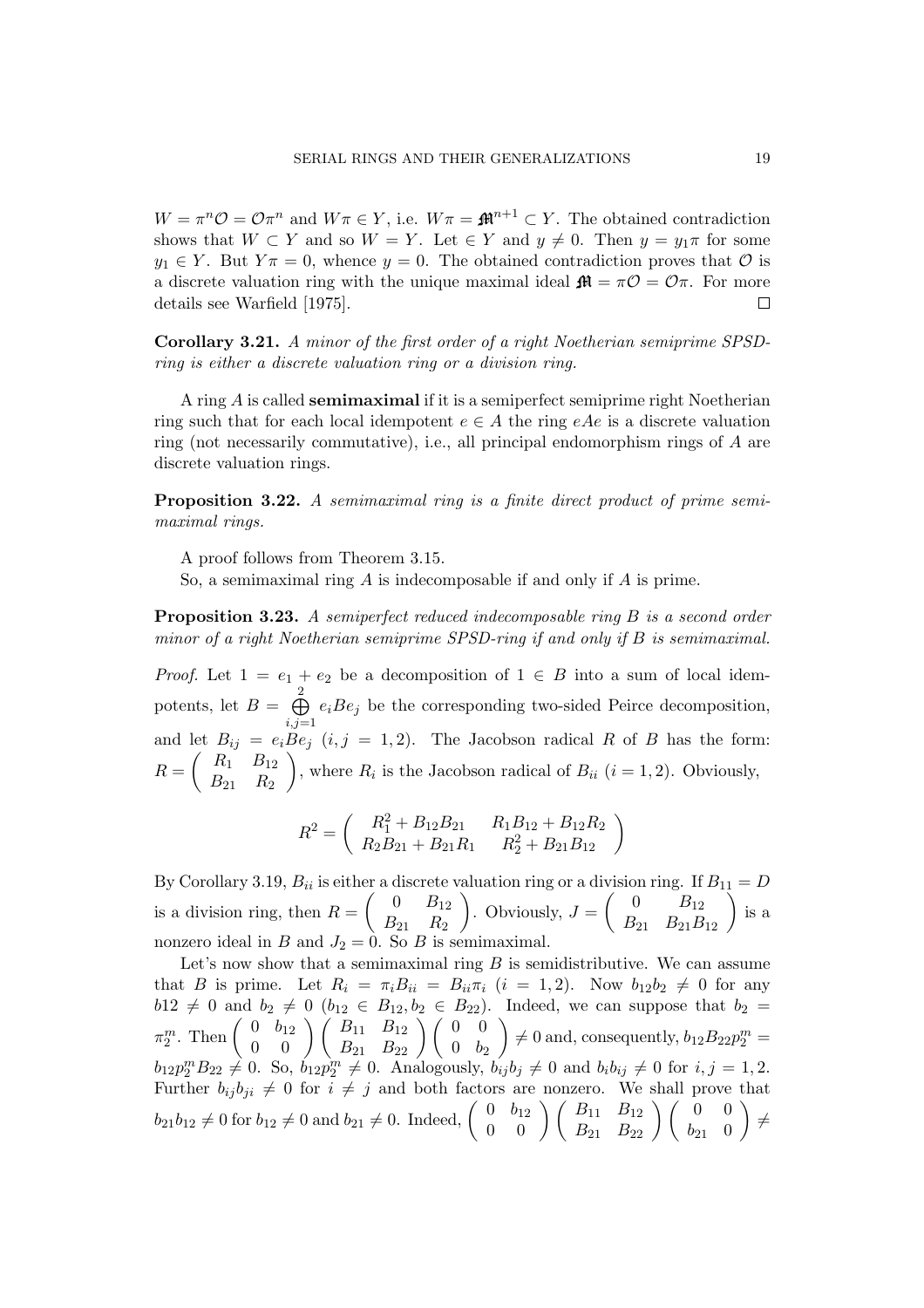0. So,  $b_{12}B_{22}b_{21} \neq 0$  and thus there exists  $b_2 \in B_{22}$  such that  $b_{12}b_{22}b_{21} \neq 0$ . If  $b_{21}b_{12} = 0$ , then  $b_{21}b_{12}b_{22}b_{21} = 0$  and we obtain a contradiction.

Next  $B_{12}$  is a uniserial right  $B_{22}$ -module and a uniserial left  $B_{11}$ -module. By Theorem 2.1,  $B_{12}$  is a finitely generated  $B_{22}$ -module. Consequently, if  $B_{12}$  isn't uniserial, then  $B_{12} = B_{12}^{(1)} \oplus B_{12}^{(2)}$ , where  $B_{12}^{(1)}$  and  $B_{12}^{(2)}$  are nonzero  $B_{22}$ -submodules of  $B_{12}$ . Let  $b_{21} \neq 0$ . Then  $b_{21}B_{12} = b_{21}B_{12}^{(1)} \oplus b_{21}B_{12}^{(2)}$ , where  $b_{21}B_{12}^{(1)}$  and  $b_{21}B_{12}^{(1)}$  are nonzero right ideals in  $\mathcal{O}_2$ . This is a contradiction. Consequently,  $B_{12}$  is a uniserial right  $B_{22}$ -module.

Finally  $B_{12}$  is a uniserial left  $B_{11}$ -module. If this isn't true, then there exists a left  $B_{11}$ -submodule  $N_{12}$  with two noncyclic generators in  $B_{12}$ . Consequently,  $N_{12} = N_{12}^{(1)} \oplus N_{12}^{(2)}$  is a direct sum of two nonzero left  $B_{11}$ -submodules and so  $N_{12}b_{21} = N_{12}^{(1)}b_{21} \oplus N_{12}^{(2)}b_{21}$  is a direct sum of two nonzero left ideals in  $B_{11}$  for any nonzero  $b_{21}$ . This is a contradiction and so B12 is a uniserial left  $B_{11}$ -module. Analogously,  $B_{21}$  is a uniserial right  $B_{11}$ -module and a uniserial left  $B_{22}$ -module. Thus, by Theorem 1.9 B is semidistributive. The proposition is proved.  $\Box$ 

Corollary 3.24. An intersection of a finite number of nonzero submodules of an indecomposable projective module over a Noetherian prime SPSD- ring is nonzero.

Lemma 3.25. A local idempotent of a Noetherian prime SPSD-ring A is a local idempotent of its classical ring of fractions.

Note that an example of semimaximal rings is non-Artinian both sides Noetherian semiprime hereditary rings. They are exactly semimaximal hereditary rings. The article [19] contains a condition for the prime semimaximal ring  $\Lambda$  to be of finite type. This condition is as follows. As an arbitrary prime semimaximal ring  $\Lambda$  can be included into the prime ring of fractions Q, let  $\mathbf{M}(\Lambda)$  be the partially ordered set (in the sense of inclusion) of all projective  $\Lambda$ -modules which belong to some prime Q-module. So, the equivalent condition for the prime semimaximal ring to be of finite type is the nonexistence of critical subsets in the set  $\mathbf{f}(\Lambda)$ . Here a subset of a partially ordered set is called critical if it is one of the following sets:  $(1, 1, 1, 1), (2, 2, 2), (1, 3, 3), (1, 2, 5), R = \{a_1 < a_2 > b_1 < b_2; c_1 < c_2 < c_3 < c_4\}.$ Here we denote by  $(l_1, \ldots, l_m)$  the cardinal sum of m linearly ordered sets which contain  $l_1, \ldots, l_m$  elements correspondingly.

For proving Lemma 3.25 we need the following proposition [6, Prop. 9.3.10].

**Proposition 3.26.** Let  $Q$  be a semisimple ring and  $A$  be a right order in  $Q$ . Then Q is a simple ring if and only if A is prime.

Proof of Lemma 3.25. By Proposition 3.26 A is a right order in the simple Artinian ring  $Q = M_n(D)$ . One can assume that the local idempotent  $e \in A$  is a sum of matrix idempotents  $e = e_{i_1 i_1} + \ldots + e_{i_k i_k}$ . Let  $k \geq 2$ . Then there exist  $q_1, \ldots, q_k \in Q$  such that  $e_{i_1i_1}q_1,\ldots,e_{i_ki_k}q_k \in A$  and, consequently,  $e_{i_1i_1}q_1A,\ldots,e_{i_ki_k}q_kA$  are nonzero right submodules of the right indecomposable projective module  $eA$  and  $e_{i_m i_m} q_m A \cap$  $e_{i_p i_p} q_p A = 0$  for  $m \neq p$ . We obtain a contradiction with Corollary 3.24.  $\Box$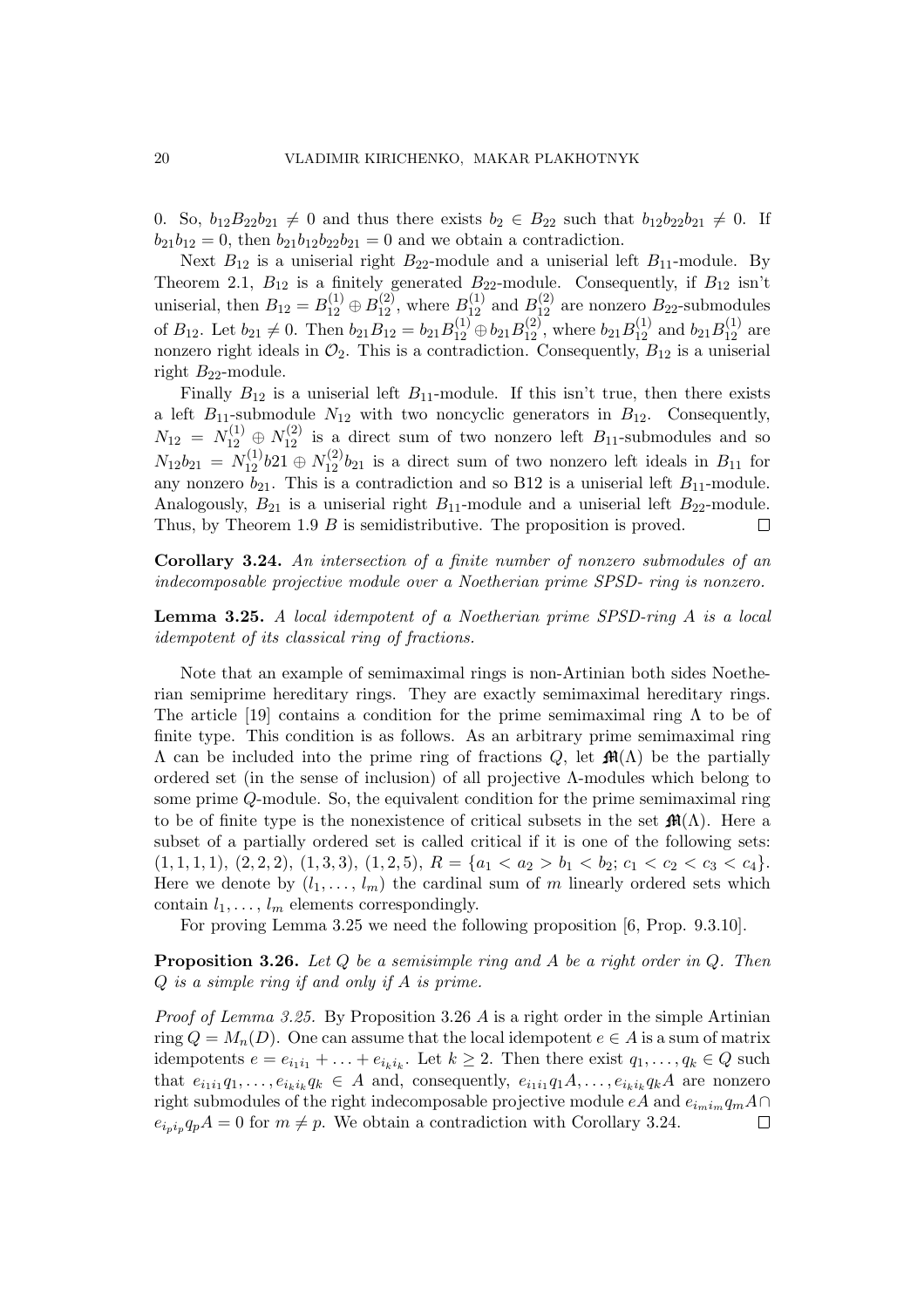# 3.3 Right Noetherian semiprime SPSD-rings

The following is a decomposition theorem for semiprime right Noetherian SPSD-rings.

Theorem 3.27. The following conditions for a semiperfect semiprime right Noetherian ring A are equivalent:

(a) the ring  $A$  is semidistributive;

(b) the ring A is a direct product of a semisimple Artinian ring and a semimaximal ring.

*Proof.* (a)  $\implies$  (b). From Theorem 3.11 it follows that A is a finite direct product of indecomposable semiprime rings. Every indecomposable ring is either a simple Artinian ring or a semiprime semiperfect ring such that all its principal endomorphism rings are non-Artinian. In the second case, by Corollary 3.21, such a ring is semimaximal.

 $(b) \Longrightarrow (a)$ . Obviously, a semiprime Artinian ring is a semiprime SPSD-ring. A semimaximal ring is an SPSD-ring, by Proposition 3.11 and the reduction theorem for SPSD-rings.  $\Box$ 

**Lemma 3.28.** The right uniserial modules over the ring  $H_m(\mathcal{O})$  are exhausted by the  $D^m$ , all principal  $H_m(\mathcal{O})$ -modules and quotient modules of these modules.

Theorem 3.29. Each semimaximal ring is isomorphic to a finite direct product of prime rings of the following form:

$$
A = \begin{pmatrix} \mathcal{O} & \pi^{\alpha_{12}}\mathcal{O} & \cdots & \pi^{\alpha_{1n}}\mathcal{O} \\ \pi^{\alpha_{21}}\mathcal{O} & \mathcal{O} & \cdots & \pi^{\alpha_{2n}}\mathcal{O} \\ \cdots & \cdots & \cdots & \cdots \\ \pi^{\alpha_{n1}}\mathcal{O} & \pi^{\alpha_{n2}}\mathcal{O} & \cdots & \mathcal{O} \end{pmatrix}
$$
(1)

where  $n \geq 1$ ,  $\mathcal O$  is a discrete valuation ring with a prime element  $\pi$ , and the  $\alpha_{ij}$  are integers such that  $\alpha_{ij} + \alpha_{jk} \geq \alpha_{ik}$  for all i, j, k  $(\alpha_{ii} = 0$  for any i).

Proof. By Proposition 3.10 a semimaximal ring is a finite direct product of prime semimaximal rings. We shall show that a prime semimaximal ring is isomorphic to a ring of the form (1).

Let  $1 = e_1 + \ldots + e_m$  be a decomposition of  $1 \in A$  into a sum of pairwise orthogonal local idempotents,  $A_{ij} = e_i A e_j$  for  $i, j = 1, ..., m$ . Denote by  $B_{ij}$   $(i \neq j)$ the following second order minor:  $B_{ij} =$  $\frac{1}{2}$  $A_{ii}$   $A_{ij}$  $A_{ij}$   $A_{ij}$   $A_{jj}$   $A_{jj}$   $A_{jj}$   $A_{jj}$   $A_{jj}$   $A_{jj}$   $A_{jj}$   $A_{jj}$   $A_{jj}$   $A_{jj}$   $A_{jj}$   $A_{jj}$   $A_{jj}$   $A_{jj}$   $A_{jj}$   $A_{jj}$   $A_{jj}$   $A_{jj}$   $A_{jj}$   $A_{jj}$   $A_{jj}$   $A_{jj}$   $A_{jj}$   $A_{jj}$   $A_{jj}$   $A_{jj}$   $A_{jj}$   $A_{jj}$   $A_{jj}$   $A_{jj$  $B_{ij} \simeq M_2(A_{ii})$  and  $B_{ij}$  is left Noetherian. If  $B_{ij}$  is reduced, then  $A_{ij}a_{ji} \subset A_{ij}$ ,  $\varphi_{ji}$ :  $A_{ij} \rightarrow A_{ii}$  being the monomorphism of left  $A_{ii}$ -modules (for any nonzero  $a_{ii}$ ) such that  $\varphi_{ii}(a_{ij}) = a_{ij}a_{ji}$ . If  $A_{ij}$  isn't finitely generated, then  $A_{ii}$  contains a non-finitely generated left  $A_{ii}$ -submodule  $A_{ij}a_{ji}$ , where  $a_{ji} \neq 0$ . This gives a contradiction. So, by Lemma 3.28,  $A_{ij} \simeq A_{ii}$  and  $B_{ij}$  is left Noetherian, by Theorem 2.1. Applying induction on  $m$  and Theorem 2.1, we see that  $A$  is left Noetherian. Consequently,  $A$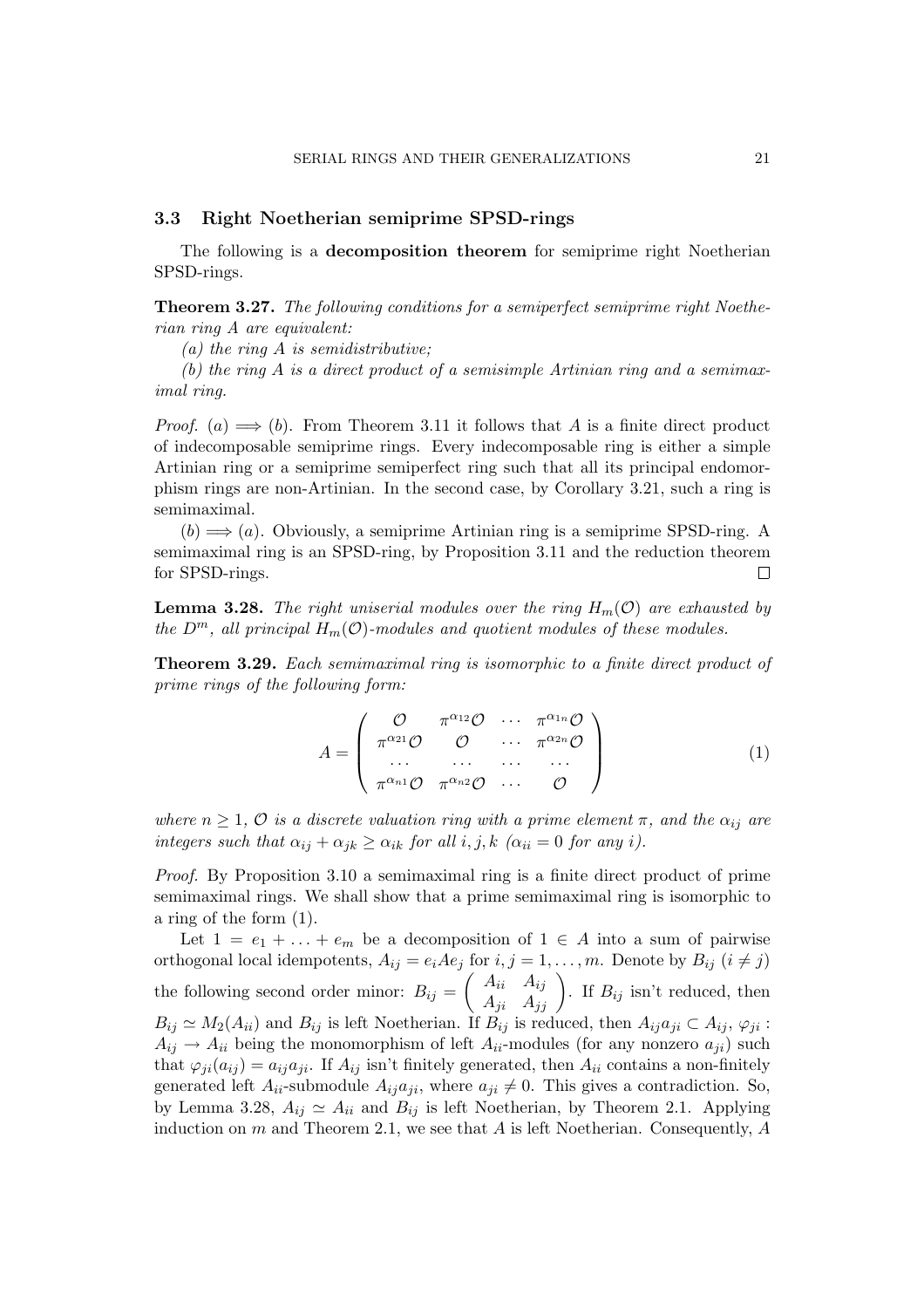is a prime Noetherian SPSD-ring. By Proposition 3.26, A is a right order in a simple Artinian ring  $Q = M_n(D)$ . Suppose that every local idempotent  $e_i$  from the above decomposition  $1 = e_1 + \ldots + e_m$  is local in  $M_n(D)$ . Hence, the two decompositions:  $1 = e_1 + \ldots + e_m$  and  $1 = e_{11} + \ldots + e_{nn}$  are conjugate. Consequently,  $m = n$  and we can assume that the matrix idempotents are the local idempotents of A.

Denote  $A_{ii}$  by  $A_i$ . We have  $Q =$  $\frac{n}{2}$  $i,j=1$  $e_{ij}\mathcal{D}(\mathcal{D} \text{ is a division ring, the } e_{ij}, \text{ are matrix})$  $\frac{n}{2}$ 

units commuting with the elements from  $\mathcal{D}$ ) and  $A =$  $i,j=1$  $e_{ij}A_{ij}$ , where  $A_{ij}\subset \mathcal{D}$ . All  $A_i$  are discrete valuations rings,  $A_{ij}A_{jk} \subset A_{ik}$  and  $A_{ij} \neq 0$  for  $i, j = 1, ..., n$  (A is prime and  $e_{ii}Ae_{jj} = A_{ij} \neq 0$ .

We shall prove that  $A_{ij} = d_{ij}A_j = A_id_{ij}$ , where  $d_{ij} \in A_{ij} \subset \mathcal{D}$ . Indeed, let  $R_i$  be the Jacobson radical of  $A_i$  and let  $\pi_i A_i = A_i \pi_i = R_i$ . By corollary 3.3,  $R_iA_{ij} = A_{ij}R_j$ . Take an element  $0 \neq d_{ij} \in A_{ij}$  so that  $A_id_{ij} + R_iA_{ij} = A_{ij}$ . By Nakayama's Lemma  $A_{ij} = d_{ij} A_j = A_i \dot{d}_{ij}$ . Let  $T = diag(\dot{d}_{12}^{-1}, d_{23}^1, \ldots, d_{n-1n}^{-1}, 1)$ . Consider TAT-1. One can assume that the following equalities  $d_{12} = \ldots = d_{n-1n}$ hold in A, hence  $A_1 = A_2 = \ldots = A_n$ . Write  $A_1 = \mathcal{O}$ , where  $\mathcal O$  is a discrete valuation ring (non-necessarily commutative). Consequently,  $A_{ij} \supset \mathcal{O}$  for  $i \leq j$ . From  $A_{ij}A_{ji}\subset \mathcal{O}$  we have  $A_{ij}A_{ji}\supset A_{ji}$  and  $A_{ji}\subset \mathcal{O}$  for  $j\leq i$ . So, one can assume that  $d_{ji} = \pi^{\alpha_{ij}}$ , where  $\mathcal{M} = \pi \mathcal{O} = \mathcal{O}\pi$  is the unique maximal ideal of  $\mathcal{O}, \alpha_{ji} \geq 0$ for  $j \geq i$ . Obviously,  $d_{ij} = \pi^{\alpha_{ij}}$ , where  $\alpha_{ij} \geq -\alpha_{ji}$ . Hence, we obtain a ring of the form 3.27. The converse assertion follows from the definition of a semimaximal ring.  $\Box$ 

A ring A is called a tiled order if it is a prime Noetherian SPSD-ring with nonzero Jacobson radical.

**Remark.** Let  $\mathcal{O}$  be a discrete valuation ring. Then from Theorem 3.29 it follows that each tiled order is of the form (1).

The ring  $\mathcal O$  is embedded into a classical ring of fractions  $\mathcal D$ , which is a division ring. Therefore (14.5.1) denotes the set of all matrices  $(a_{ij}) \in M_n(\mathcal{D})$  such that  $a_{ij} \in \pi^{\alpha_{ij}} \mathcal{O} = e_{ii} A e_{jj}$ , where the  $e_{11}, \ldots, e_{nn}$  are the matrix units of  $M_n(\mathcal{D})$ . It is clear that  $M_n(\mathcal{D})$  is the classical ring of fractions of A.

According to the terminology of V. A. Jategaonkar and R. B. Tarsy, a ring  $A \subset M_n(K)$ , where K is the quotient field of a commutative discrete valuation ring  $\mathcal{O}$ , is called a tiled order over  $\mathcal{O}$  if  $M_n(K)$  is the classical ring of fractions of A,  $e_{ii} \in A$  and  $e_{ii}Ae_{ii} = \mathcal{O}$  for  $i = 1, \ldots, n$ , where the  $e_{11}, \ldots, e_{nn}$  are the matrix units of  $M_n(K)$  (see [8]).

Denote by  $M_n(\mathbb{Z})$  the ring of all square  $n \times n$ -matrices over the ring of integers Z. Let  $\mathcal{E} \in Mn(\mathbb{Z})$ . We shall call a matrix  $\mathcal{E} = (\alpha_{ij})$  an exponent matrix if  $\alpha_{ij} + \alpha_{jk} \ge \alpha_{ik}$  for  $i, j, k = 1, \ldots, n$  and  $\alpha_{ii} = 0$  for  $i = 1, \ldots, n$ . A matrix  $\mathcal E$  is called a reduced exponent matrix if  $\alpha_{ij} + \alpha_{ji} > 0$  for  $i, j = 1, \ldots, n$ .

We shall use the following notation:  $A = \{O, \mathcal{E}(A)\}\text{, where } \mathcal{E}(A) = (\alpha_{ij})$  is the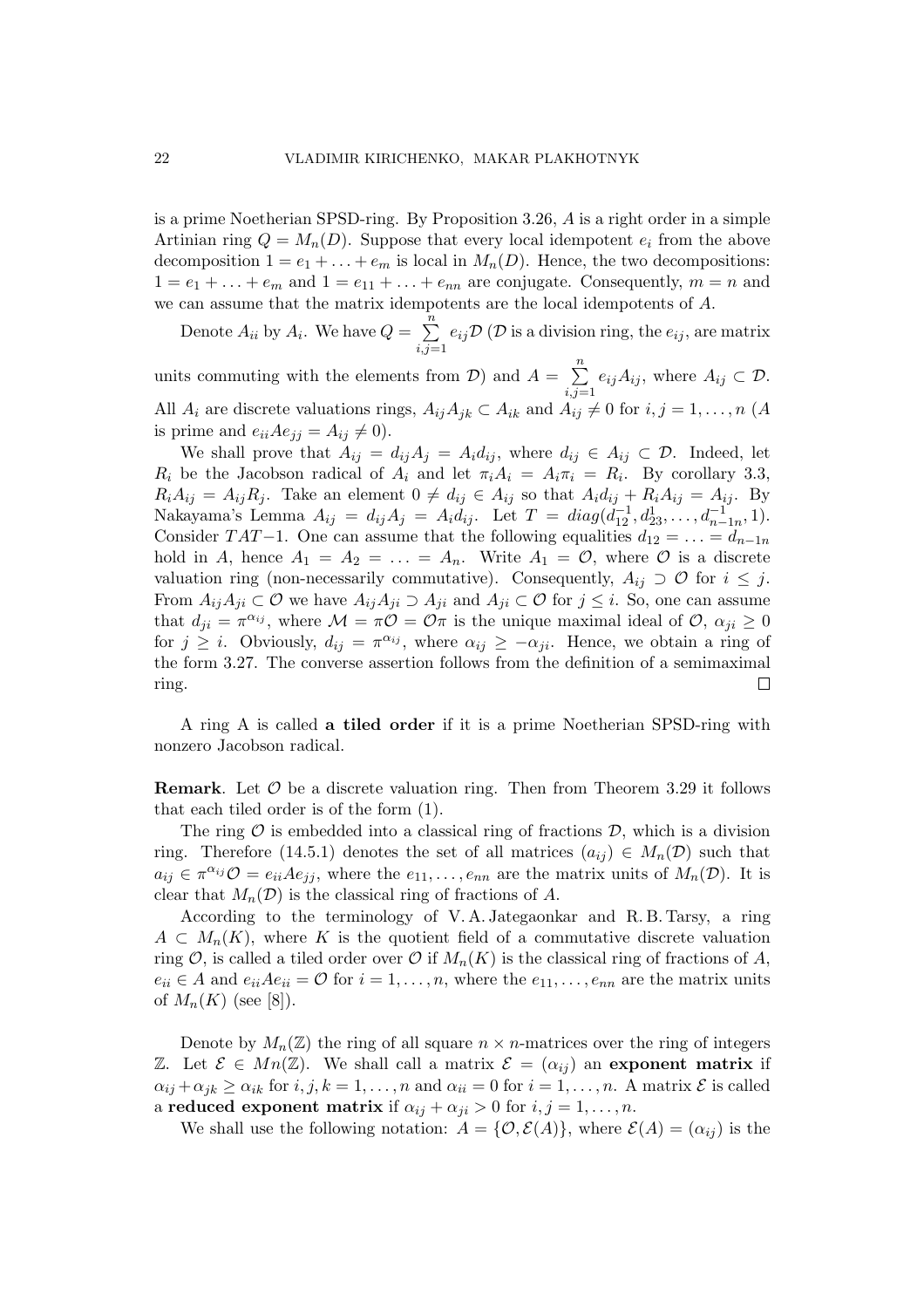exponent matrix of a ring  $A$ , i.e.,  $A =$  $\frac{n}{2}$  $i,j=1$  $e_{ij}\pi^{\alpha_{ij}}\mathcal{O},$  where the  $e_{ij}$  are the matrix units. If a tiled order is reduced, then  $\alpha_{ij} + \alpha_{ji} > 0$  for  $i, j = 1, ..., n, i \neq j$ , i.e.,  $\mathcal{E}(A)$  is reduced.

Let  $\mathcal O$  be a discrete valuation ring. A right (resp. left) A-module M (resp. N) is called a right (resp. left) A-lattice if  $M$  (resp.  $N$ ) is a finitely generated free O-module.

For example, all finitely generated projective A-modules are A-lattices.

Given a tiled order A we denote by  $Lat_r(A)$  (resp.  $Lat_l(A)$ ) the category of right (resp. left) A-lattices. We denote by  $S_r(A)$  (resp.  $S_l(A)$ ) the partially ordered set (by inclusion), formed by all A-lattices contained in a fixed simple  $M_n(\mathcal{D})$ -module U (resp. in a left simple  $M_n(\mathcal{D})$ -module V). Such A-lattices are called **irreducible**.

Note that every simple right  $M_n(\mathcal{D})$ -module is isomorphic to a simple  $M_n(\mathcal{D})$ module U with D-basis  $e_1, \ldots, e_n$  such that  $e_i e_{jk} = \delta_{ij} e_k$ , where  $e_{jk} \in M_n(\mathcal{D})$  are the matrix units. Respectively, every simple left  $M_n(\mathcal{D})$ -module is isomorphic to a left simple  $M_n(\mathcal{D})$ -module V with D-basis  $e_1, \ldots, e_n$  such that  $e_{ij}e_k = \delta_{jk}e_i$ .

Let  $A = \{O, E(A)\}\$ be a tiled order, and let U (resp. V) be a simple right (resp. left)  $M_n(\mathcal{D})$ -module as above.

Then any right (resp. left) irreducible A-lattice  $M$  (resp.  $N$ ) lying in  $U$  (resp. in V) is an A-module with O-basis  $(\pi_1^{\alpha}e_1, \ldots, \pi^{\alpha_n}e_n)$ , while

$$
\begin{cases} \alpha_i + \alpha_{ij} \ge \alpha_j, \text{ for the right case;} \\ \alpha_{ij} + \alpha_j \ge \alpha_i, \text{ for the left case.} \end{cases}
$$
 (2)

Thus, irreducible A-lattices  $M$  can be identified with an integer-valued vector  $(\alpha_1, \ldots, \alpha_n)$  satisfying (3.29). We shall write  $|M| = (\alpha_1, \ldots, \alpha_n)$  or  $M =$  $(\alpha_1, \ldots, \alpha_n).$ 

The order relation on the set of such vectors and the operations on them corresponding to sum and intersection of irreducible lattices are obvious.

**Remark.** Obviously, two irreducible A-lattices  $M_1 = (\alpha_1, \ldots, \alpha_n)$  and  $M_2 =$  $(\beta_1, \ldots, \beta_n)$  are isomorphic if and only if  $\alpha_i = \beta_i + z$  for  $i = 1, \ldots, n$  and (a fixed)  $z \in \mathbb{Z}$ . We shall denote by  $(\alpha_1, \ldots, \alpha_n)^T$  the column vector with coordinates  $\alpha_1, \ldots, \alpha_n$ .

Note that the posets  $S_r(A)$  and  $S_l(A)$  do not depend on the choice of simple  $M_n(\mathcal{D})$ -modules U and V.

**Proposition 3.30.** The posets  $S_r(A)$  and  $S_l(A)$  are anti-isomorphic distributive lattices.

*Proof.* Since A is a semidistributive ring,  $S_r(A)$  (resp.  $S_l(A)$ ) is a distributive lattice with respect to the sum and intersection of submodules.

Let  $M = (\alpha_1, \ldots, \alpha_n) \in S_r(A)$ . We put  $M^* = (-\alpha_1, \ldots, -\alpha_n)^T \in S_l(A)$ . If  $N = (\beta_1, ..., \beta_n)^T \in S_l(A)$ , then  $N^* = (-\beta_1, ..., -\beta_n) \in S_r(A)$ .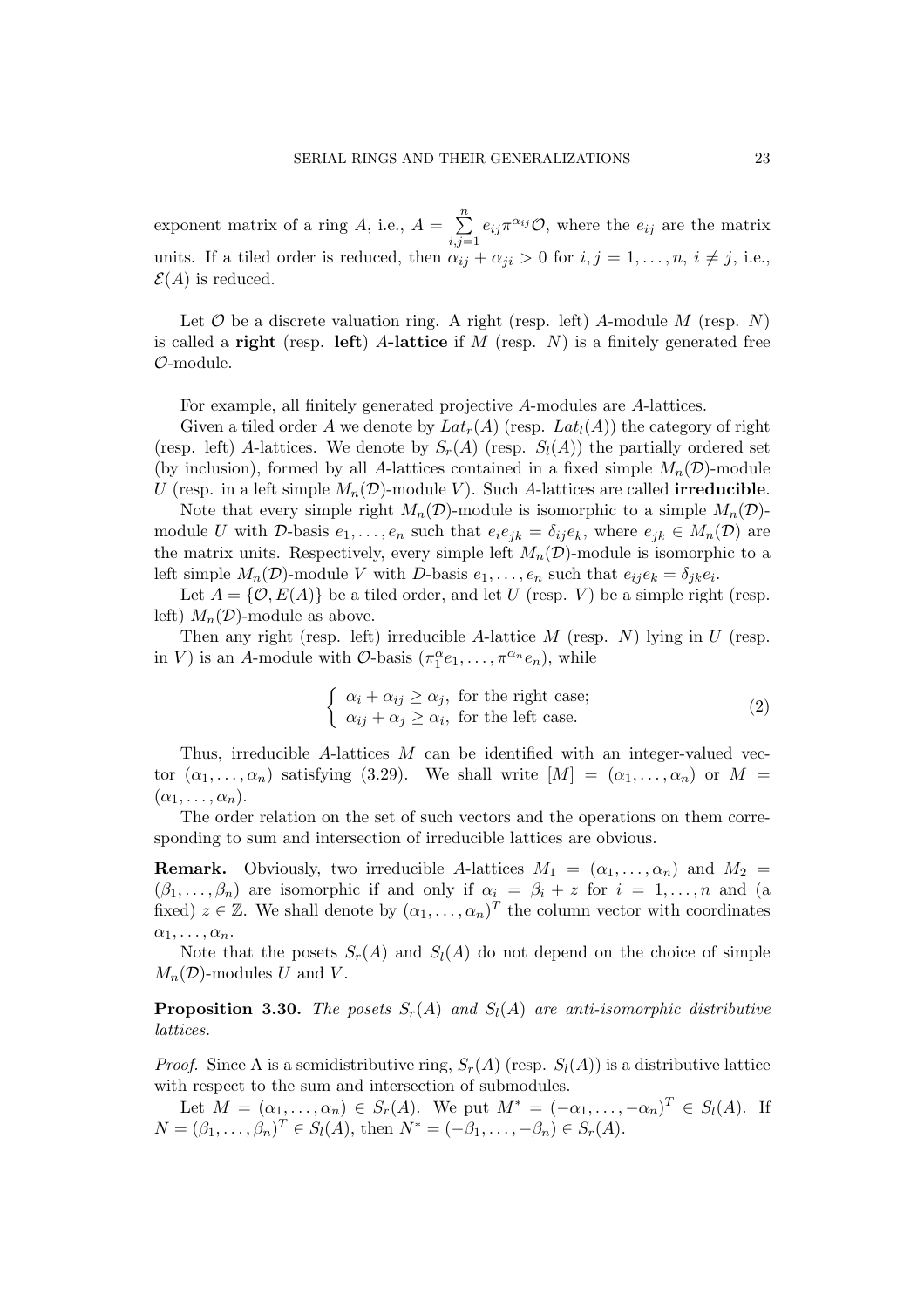Obviously, the operation \* satisfies the following conditions:

1.  $M^{**} = M$ ; 2.  $(M_1 + M_2)^* = M_1^* \cap M_2^*$ ; 3.  $(M_1 \cap M_2)^* = M_1^* + M_2^*$  in the right case and there are analogous rules in the left case. Thus, the map  $\ast : S_r(A) \to S_l(A)$ is the anti-isomorphism.  $\Box$ 

Remark. The map \* defines a duality for irreducible A-lattices.

If  $M_1 \subset M_2$ ,  $(M_1, M_2 \in S_r(A))$ , then  $M_2^* \subset M_1^*$ . In this case, the A-lattice  $M_2$ is called an **overmodule** of the A-lattice  $M_1$  (resp.  $M_1^*$  is an overmodule of  $M_2^*$ ).

# 3.4 Quivers of tiled orders

Recall that a quiver is called **strongly connected** if there is a path between any two vertices. By convention, a one-point graph without arrows will be considered a strongly connected quiver. A quiver Q without multiple arrows and multiple loops is called simply laced, i.e.,  $Q$  is a simply laced quiver if and only if its adjacency matrix  $[Q]$  is a  $(0, 1)$ -matrix.

Theorem 3.31. Let A be a semiperfect two-sided Noetherian ring with the quiver  $Q(A)$ . Suppose the matrix  $[Q]$  is block upper triangular with permutationally irreducible matrices  $B_1, \ldots, B_t$  on the main diagonal of the Peirce quiver of A. Then there exists a decomposition of  $1 \in A$  into a sum of mutually orthogonal idempotents:  $1 = g_1 + \ldots g_t$  such that

$$
A = \bigoplus_{i,j=1}^t giAg_j
$$

is the two-sided Peirce decomposition with  $g_iAg_j = 0$  for  $j < i$ , moreover, the adjacency matrices of the quivers  $Q(A_i)$  of the rings  $A_i = g_i A g_i$  coincide with  $B_i$ ,  $i=1,\ldots,t$ .

**Theorem 3.32.** The quiver  $Q(A)$  of a right and left Noetherian indecomposable semiprime semiperfect ring A is strongly connected.

A proof follows from Theorem 3.31 and Proposition 3.14. We use notations from Theorem 3.31. If  $Q(A)$  isn't strongly connected, then the ring  $(g_1 + g_2)A(g_1 + g_2)$ isn't semiprime. Indeed, for the nonzero ideal  $J = \begin{pmatrix} 0 & g_1Ag_2 \\ 0 & 0 \end{pmatrix}$  $\begin{pmatrix} 0 & g_1 A g_2 \ 0 & 0 \end{pmatrix}$  we have  $J^2 = 0$ .

Let I be a two-sided ideal of a tiled order A. Obviously,

$$
U = \sum_{i,j=1}^{n} e_{ij} \pi^{\mu_{ij}} \mathcal{O},
$$

where the  $e_{ij}$  are matrix units. Denote by  $E(I) = (\mu_{ij})$  the exponent matrix of the ideal I. Suppose that I and J are two-sided ideals of the ring A,  $\mathcal{E}(I) = (\mu_{ij})$ , and  $\mathcal{E}(J) = (\nu_{ij})$ . It follows easily that  $\mathcal{E}(IJ) = (\delta_{ij})$ , where  $\delta_{ij} = min_k {\mu_{ik} + \nu_{kj}}$ .

**Theorem 3.33.** The quiver  $Q(A)$  of a tiled order A over a discrete valuation ring  $O$ is strongly connected and simply laced. If A is reduced, then  $Q(A) = \mathcal{E}(R^2) - \mathcal{E}(R)$ .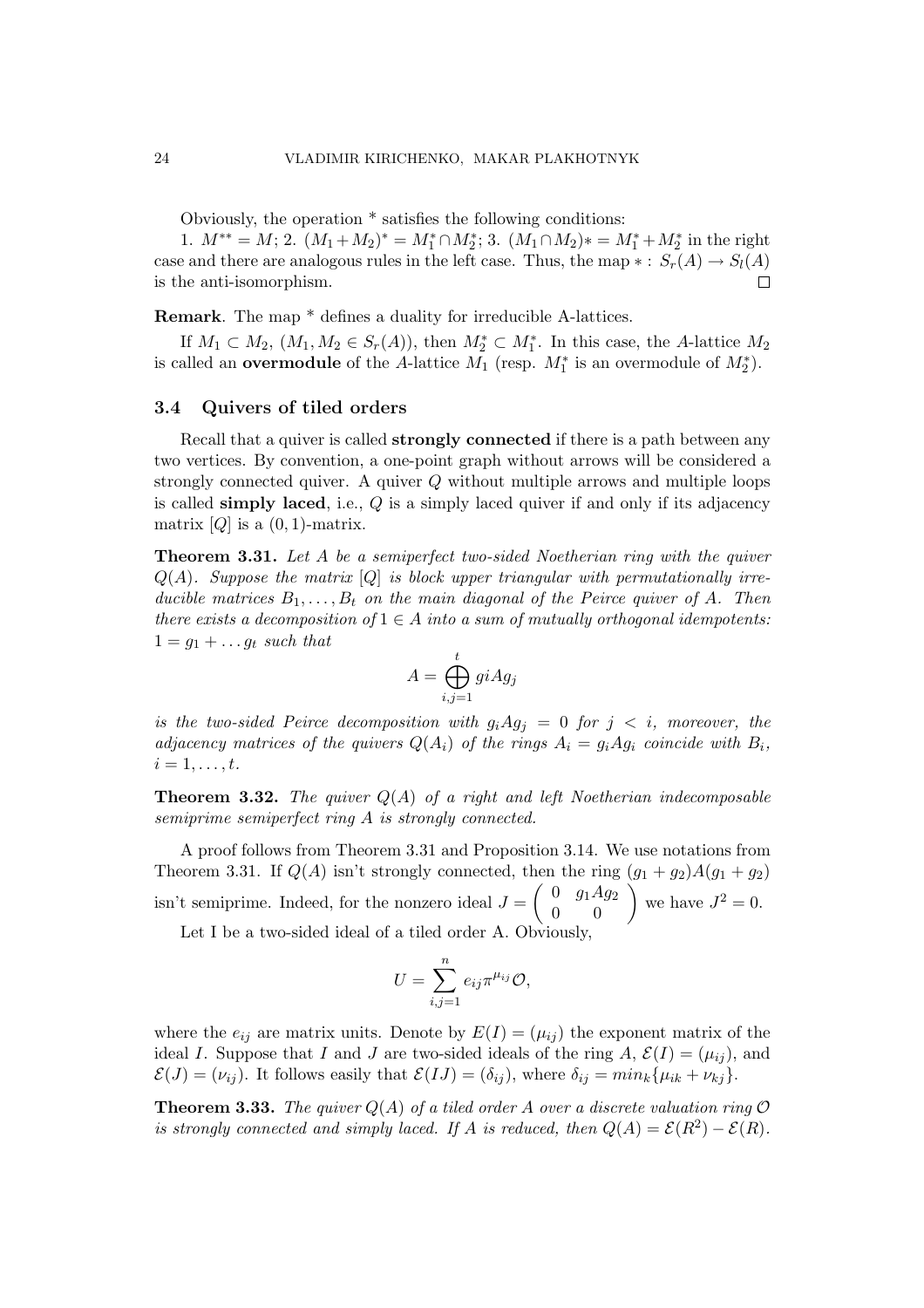*Proof.* Taking into account that  $\tilde{A}$  is a prime Noetherian semiperfect ring, it follows from Theorem 3.32 that  $Q(A)$  is a strongly connected quiver. Let A be a reduced order. Then  $[Q(A)]$  is a reduced matrix. We shall use the following notation:  $\mathcal{E}(A) = (\alpha_{ij}); \ \mathcal{E}(R) = (\beta_{ij}), \text{ where } \beta_{ii} = 1 \text{ for } i = 1, \ldots, n \text{ and } \beta_{ij} = \alpha_{ij} \text{ for }$  $i \neq j$   $(i, j = 1, \ldots, n);$   $\mathcal{E}(R^2) = (\gamma_{ij})$ , where  $\gamma_{ij} = \min_{1 \leq k \leq n} {\{\alpha_{ik} + \beta_{kj}\}}$  for  $i, j =$ 1,..., *n*. Since,  $\mathcal{E}(A)$  is reduced, we have  $\alpha_{ij} + \alpha_{ji} \geq 1$  for  $i, j = 1, \ldots, n$ , i.e.,  $\gamma_{ii} = \min_{1 \leq k \leq n; k \neq i,j} {\alpha_{ik} + \alpha_{ki}} = \min_{1 \leq k \leq n, k \neq i} {\alpha_{ik} + \alpha_{ki}}$ . Hence  $\gamma_{ii}$  is equal to 1 or 2. If  $i \neq j$ , then  $\beta_{ij} = \alpha_{ij}$  and  $\gamma_{ij} = \min{\{\min_{1 \leq k \leq n, k \neq i,j} {\{\alpha_{ik} + \alpha_{kj}\}}\}, \alpha_{ij} + 1\}},$ i.e.,  $\gamma_{ij}$  equals  $\alpha_{ij}$  or  $\alpha_{ij} + 1$ .

To any irreducible A-lattice M with  $\mathcal{O}$ -basis  $(\pi_{\alpha_1}e_1,\ldots,\pi^{\alpha_n}e_n)$  associate the *n*-tuple  $[M] = (\alpha_1, \ldots, \alpha_n)$ . Let us consider

$$
[P_i] = (\alpha_{i1}, \dots, 0, \dots, \alpha_{in}),
$$
  

$$
[P_i R] = (\alpha_{i1}, \dots, 1, \dots, \alpha_{in}) = (\beta_{i1}, \dots, \beta_{in}).
$$

Set  $[P_iR^2] = (\gamma_{i1}, \ldots, \gamma_{in})$ . Then  $\vec{q}_i = [P_iR^2] - [P_iR]$  is a  $(0, 1)$ -vector. Suppose that the positions of the units of  $\overrightarrow{q}_j$  are  $j_1, \ldots, j_m$ . In view of the annihilation lemma, this means that  $P_iR/P_iR^2 = U_{j_1} \oplus \ldots \oplus U_{j_m}$ . By the definition of  $Q(A)$  we have exactly one arrow from the vertex i to each of  $j_1, \ldots, j_m$ . Thus, the adjacency matrix  $[Q(A)]$  is:

$$
[Q(A)] = \mathcal{E}(R^2) - \mathcal{E}(R).
$$

The theorem is proved.

A tiled order  $A = \{ \mathcal{O}, \mathcal{E}(A) \}$  is called a  $(0, 1)$ -order if  $\mathcal{E}(A)$  is a  $(0, 1)$ -matrix.

Henceforth a  $(0, 1)$ -order will always mean a tiled  $(0, 1)$ -order over a discrete valuation ring O.

With a reduced  $(0, 1)$ -order A we associate the partially ordered set

$$
P_A = \{1, \ldots, n\}
$$

with the relation  $\leq$  defined by  $i \leq j \Leftrightarrow \alpha_{ij} = 0$ .

Obviously,  $(P, \leq)$  is a partially ordered set (poset).

Conversely, to any finite poset  $P = \{1, \ldots, n\}$  assign a reduced  $(0, 1)$ -matrix  $\mathcal{E}_p = (A_{ij})$  in the following way:  $A_{ij} = 0 \Leftrightarrow i \leq j$ , otherwise  $A_{ij} = 1$ . Then  $A(P) = \{O, E_P\}$  is a reduced  $(0, 1)$ -order.

We give a construction which for a given finite partially ordered set  $P =$  $\{p_1, \ldots, p_n\}$  yields a strongly connected quiver without multiple arrows and multiple loops.

Denote by  $P_{max}$  (respectively  $P_{min}$ ) the set of the maximal (respectively minimal) elements of P and by  $P_{max} \times P_{min}$  their Cartesian product.

The quiver  $Q(P)$  obtained from the diagram  $Q(P)$  by adding the arrows  $\sigma_{ij}$ :  $i \to j$  for all  $(p_i, p_j) \in P_{max} \otimes P_{min}$  is called the quiver associated with the partially ordered set P.

Obviously,  $Q(P)$  is a strongly connected simply laced quiver.

 $\Box$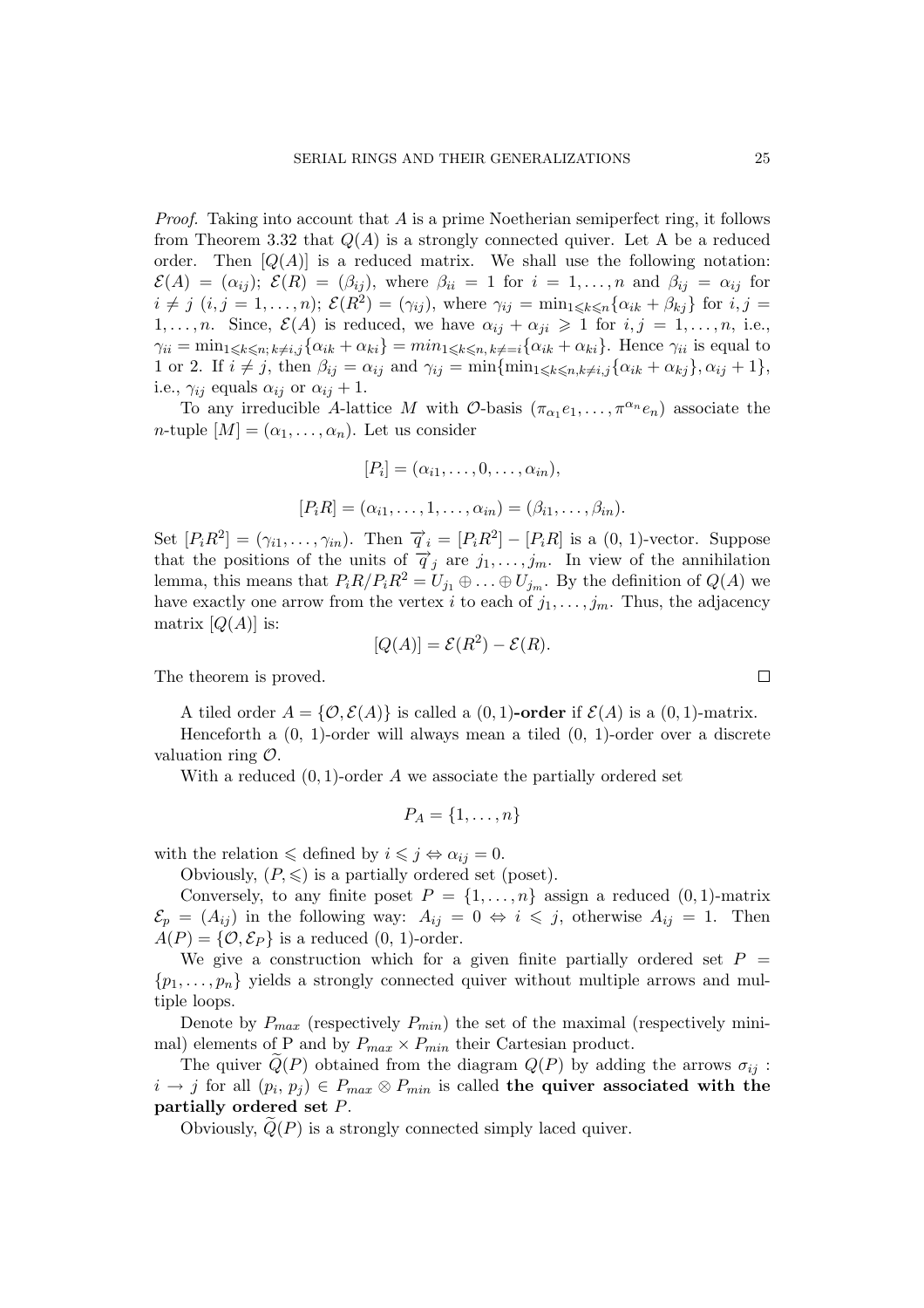**Theorem 3.34.** The quiver  $Q(A(P))$  coincides with the quiver  $\widetilde{Q}(P)$ .

*Proof.* Recall that  $[Q(A(P))] = \mathcal{E}(R^2) - \mathcal{E}(R)$ . Suppose that in  $Q(P)$  there is an arrow from s to t. This means that  $\alpha_{st} = 0$  and there is no positive integer k (k  $\neq s, t$ ) such that  $\alpha_{sk} = 0$  and  $\alpha_{kt} = 0$ . The elements  $\beta_{ss}$  and  $\beta_{tt}$  of the exponent matrix  $\mathcal{E}(R) = (\beta_{ij})$  are equal to 1. We have that  $\mathcal{E}(R^2) = (\gamma_{ij})$ , where  $\gamma_{ij} = min_{1 \leq k \leq n}(\beta_{sk} + \beta_{kt}) = 1$ . Thus, in  $[Q(A(P))]$  at the  $(s, t)$ -th position we have  $\gamma_{st} - \beta_{st} = 1 - \alpha_{st} = 1 - 0 = 1$ . Consequently,  $Q(A(P))$  has an arrow from s to t.

Suppose that  $p \in P_{max}$ . This means that  $\alpha_{pk} = 1$  for  $k \neq p$ . Therefore the entries of the p-th row of  $\mathcal{E}(R)$  are all 1, i.e.,  $(\beta_{p1}, \ldots, \beta_{pp}, \ldots, \beta_{pn}) = (1, \ldots, 1, \ldots, 1).$ 

Similarly, if  $q \in P_{min}$ , then the q-th column  $(\beta_{1q}, \ldots, \beta_{qq}, \ldots, \beta_{nq})^T$  of  $\mathcal{E}(R)$  is  $(1,\ldots,1,\ldots,1)^T$ . Hence,  $\gamma_{pq}=2$ ,  $\beta_{pq}=1$ , and  $Q(A(P))$  has an arrow from p to q. Consequently, we proved that  $\tilde{Q}(P)$  is a subquiver of  $Q(A(P))$ .

We show now the converse inclusion. Suppose that  $\gamma_{pq} = 2$ . Then obviously

$$
(\beta_{p1},\ldots,\beta_{pp},\ldots,\beta_{pq})=(1,\ldots,1,\ldots,1)
$$

and

$$
(\beta_{1q},\ldots,\beta_{qq},\ldots,\beta_{nq})^T=(1,\ldots,1,\ldots,1)^T.
$$

Therefore  $p \in P_{max}$ ,  $q \in P_{min}$  and there is an arrow, which goes from p to q.

Suppose  $\gamma_{pq} = 1$  and  $\beta_{pq} = 0$ . Consequently,  $p \neq q$ ,  $\beta_{pq} = \alpha_{pq} = 0$  and  $p < q$ . Since  $\gamma_{pq} = min_{1 \leq k \leq n}(\beta_{pk} + \beta_{kp}),$  then  $\beta_{pk} + \beta_{kq} \geq 1$  for  $k = 1, ..., n$ . Thus, for  $k \neq p, q$  we have  $\beta_{pk} + \beta_{kq} \geq 1$ , whence we obtain  $\alpha_{pk} + \alpha_{kp} \geq 1$ . Therefore, there is no positive integer  $k$   $(k \neq p, q)$  such that  $\alpha_{pk} = \alpha_{kq} = 0$ . This means that there is an arrow from p to q in  $\tilde{Q}(P)$ , and this proves the opposite inclusion.  $\Box$ 

# References

- [1] Asano K. Uber verallgemeinerte Abelsche Gruppen mit hyperkomplexen Operatorenring und ¨ ihre Anwendungen. Japan J. Math., 1939, 15, 231–253.
- [2] ASANO K. Über Hauptidealringe mit Kettensatz. Osaka Math. J., 1949, 1, 52–61.
- [3] Camillo V. P. Distributive modules. J. Algebra, 1975. 36, No. 1, 16–25.
- [4] EISENBUD D., GRIFFITH P. The structure of serial rings. Pacific J. Math., 1971, 36, No. 1, 109–121.
- [5] Eisenbud D., Griffith P. On indecomposable injectives over artinian rings. Pacific J. Math., 1969, 29, 115–135.
- [6] HAZEWINKEL M., GUBARENI N. KIRICHENKO V.V. Algebras, Rings and Modules, Vol. I, Mathematics and Its Applications. Vol. 575, Kluwer Academic Publishers, 2004, 380 p.
- [7] JACOBSON N. The theory of rings. Amer. Math. Soc., v.2, Surveys, New Jork, 1943
- [8] Jategaonkar V. A. Global dimension of tiled orders over a discrete valuation ring. Trans. Amer. Math. Soc., 1974, 196, 313–330.
- [9] KEOTHE G. Verallgemeinerte Abelsche Gruppen mit Hyperkomplexen Operatorenring. Math. Z., 1935, Vol. .39, 31–44.
- [10] KIRICHENKO V. V. Generalized uniserial rings. Mat. sb., 1976, 99(141), No. 4, 559–581.